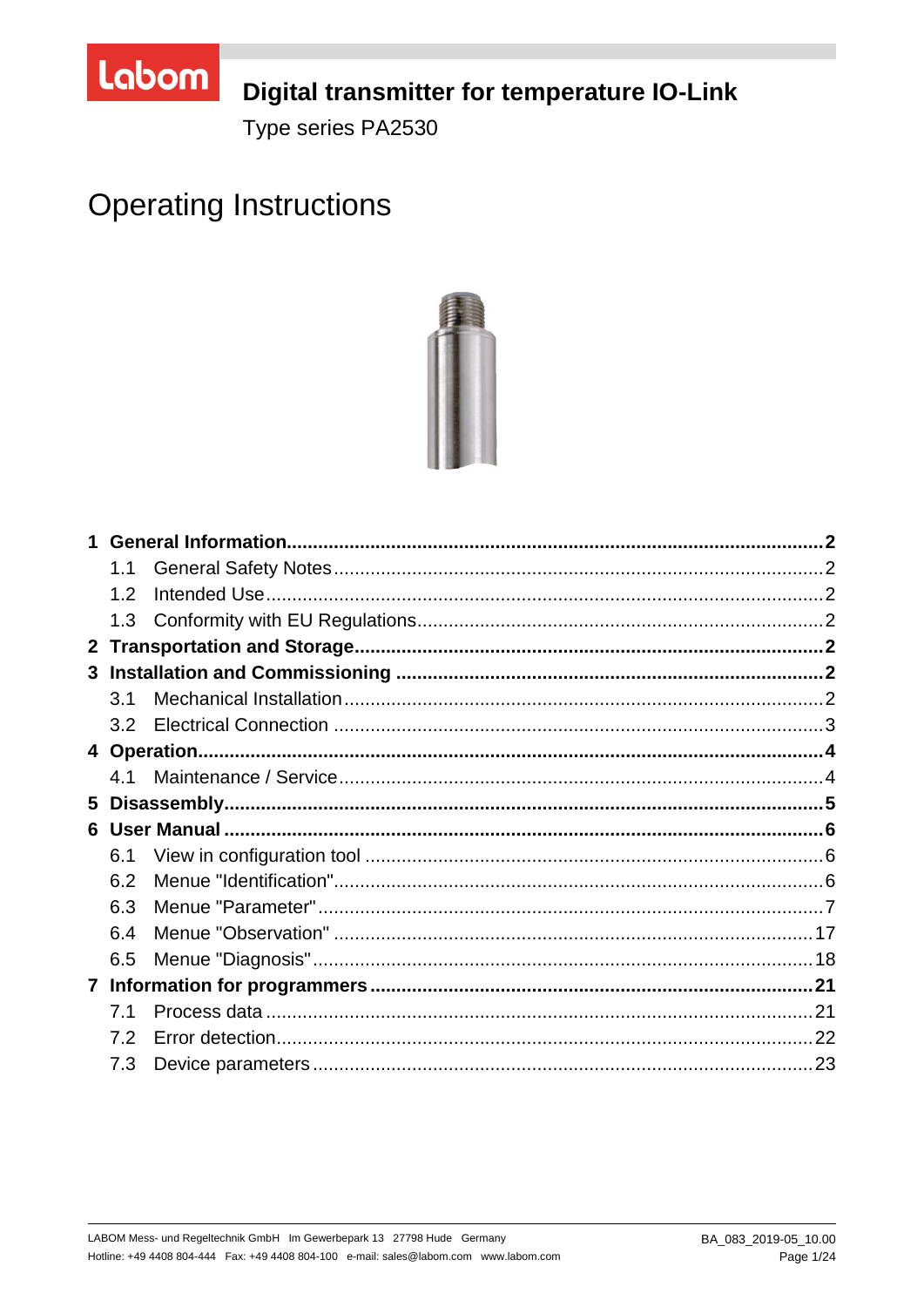## **1 General Information**

This document contains necessary information for the proper installation and use of this device. In addition to this instruction, be sure to observe all statutory requirements, applicable standards, the additional technical specifications on the accompanying data sheet (see www.labom.com) as well as the specifications indicated on the type plate.

#### **1.1 General Safety Notes**

The installation, set up, service or disassembly of this device must only be done by trained, qualified personnel using suitable equipment and authorized to do so.

# **Warning**

Media can escape if unsuitable devices are used or if the installation is not correct.

Danger of severe injury or damage

 $\triangleright$  Ensure that the device is suitable for the process and undamaged.

## **1.2 Intended Use**

The device is intended to measure temperature in technical processes as specified in the data sheet.

#### **1.3 Conformity with EU Regulations**

The CE-marking on the device certifies its compliance with the applicable EU Directives for placing products on the market within the European Union.

You find the complete EU Declaration of Conformity (document no. KE\_051) at www.labom.com.

#### **2 Transportation and Storage**

Store and transport the device only under clean and dry conditions preferably in the original packaging. Avoid exposure to shocks and excessive vibrations.

Permissible storage temperature: -40...85 °C

#### **3 Installation and Commissioning**

Ensure that the device is suitable for the intended application with respect to temperature range, pressure range, medium compatibility and process connection.

#### **3.1 Mechanical Installation**

Before starting operation, check the process connection carefully for leaks under pressure.

Use gaskets, if required, that are suitable for the process connection and resistant to the media.

Please note that the permissible operating pressure is specified by the process connection. An operation outside the standard nominal pressure level, e.g. with Clamp connections, is only permitted with specially approved mounting elements.

The installation position of the temperature measuring system is freely selectable.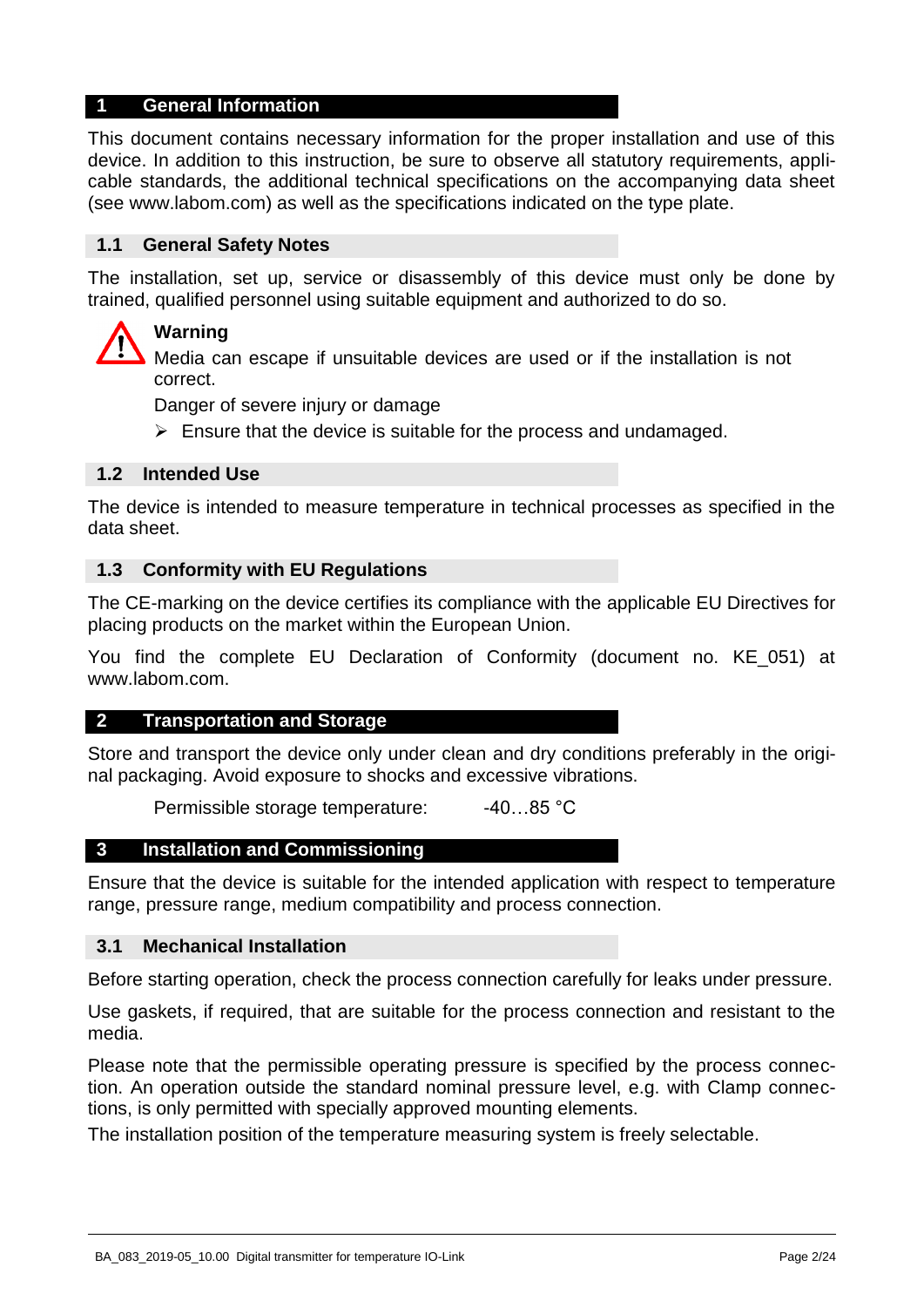# **3.2 Electrical Connection**

Complete the mechanical installation before you connect the device electrically. Set up all electrical connections while the voltage supply is switched off.

| Functional area IO-Link               | $= 1832 \text{ VDC}$ |
|---------------------------------------|----------------------|
| Functional area if two switch outputs | $= 9.6$ 32 VDC       |
| Nominal voltage                       | $= 24 \text{ VDC}$   |

The auxiliary energy of the temperature transmitter must meet SELV requirements, or optionally an energy-limited power circuit can be used in accordance with Chapter 9.3 of DIN EN 61010-1 or UL 61010-1.



*Figure 1: Electrical connection* 

The transmitter is intended for operation on class A IO-Link ports. Since the "Switch output 2" signal is located at Pin 2, it is not applicable for operation on class B ports.

During installation please take max. cable length of 20 m into consideration.

The temperature transmitter must be connected to the plant's potential equalisation system via the process connection.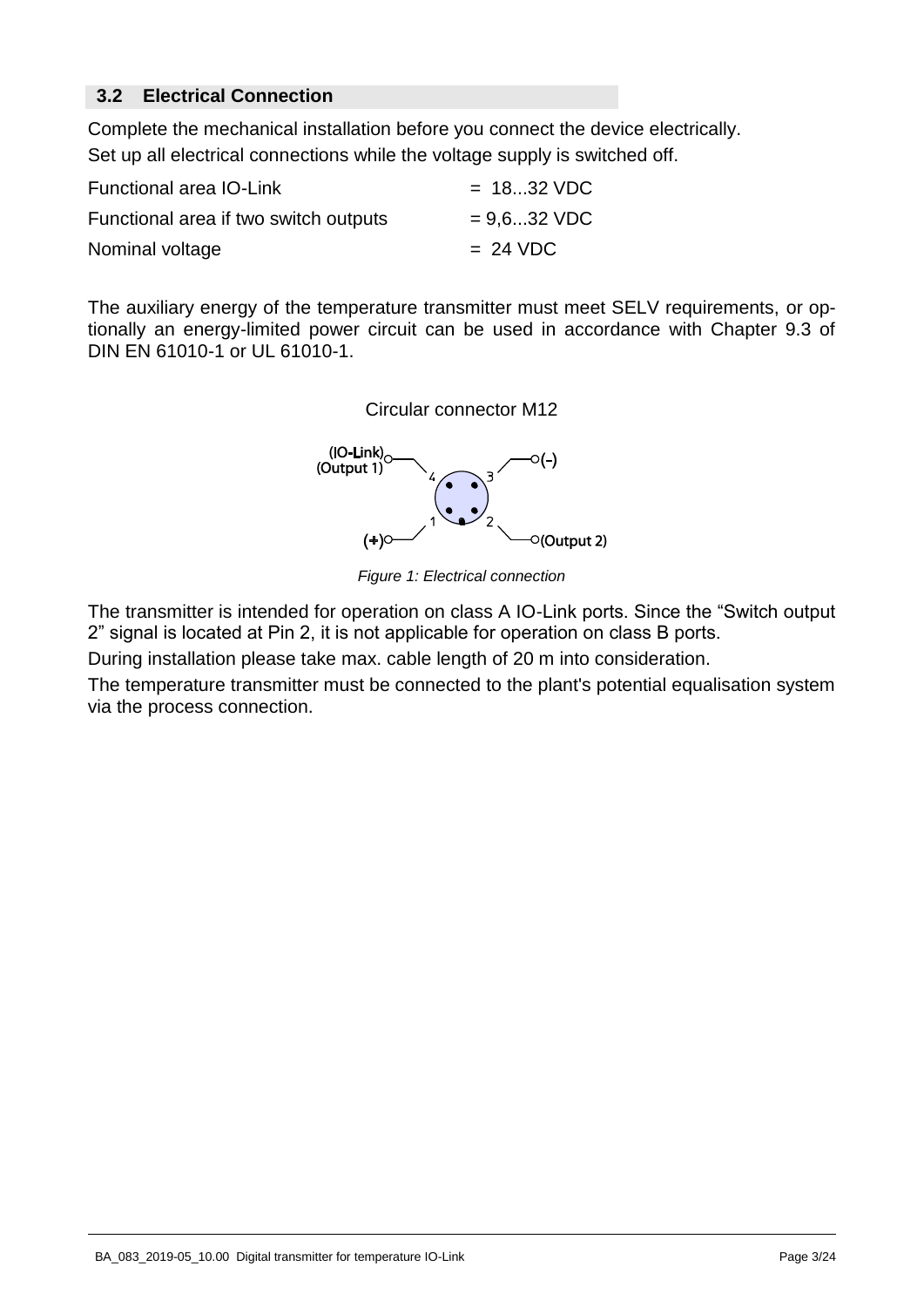

*Table 1: Connection examples* 

#### <span id="page-3-0"></span>**4 Operation**

During device operation, take care that the device remains within its intended temperature range. No other monitoring is necessary.

Permissible ambient temperature: 40...85 °C Permissible media temperature: -50...260 °C\*

\* Depends on used resistance thermometer.

## **4.1 Maintenance / Service**

When properly installed in accordance with applicable specifications, this device is maintenance-free. However, we recommend an annual recalibration of the device.

In the event of any damage or defect the customer cannot replace or repair any components or assemblies.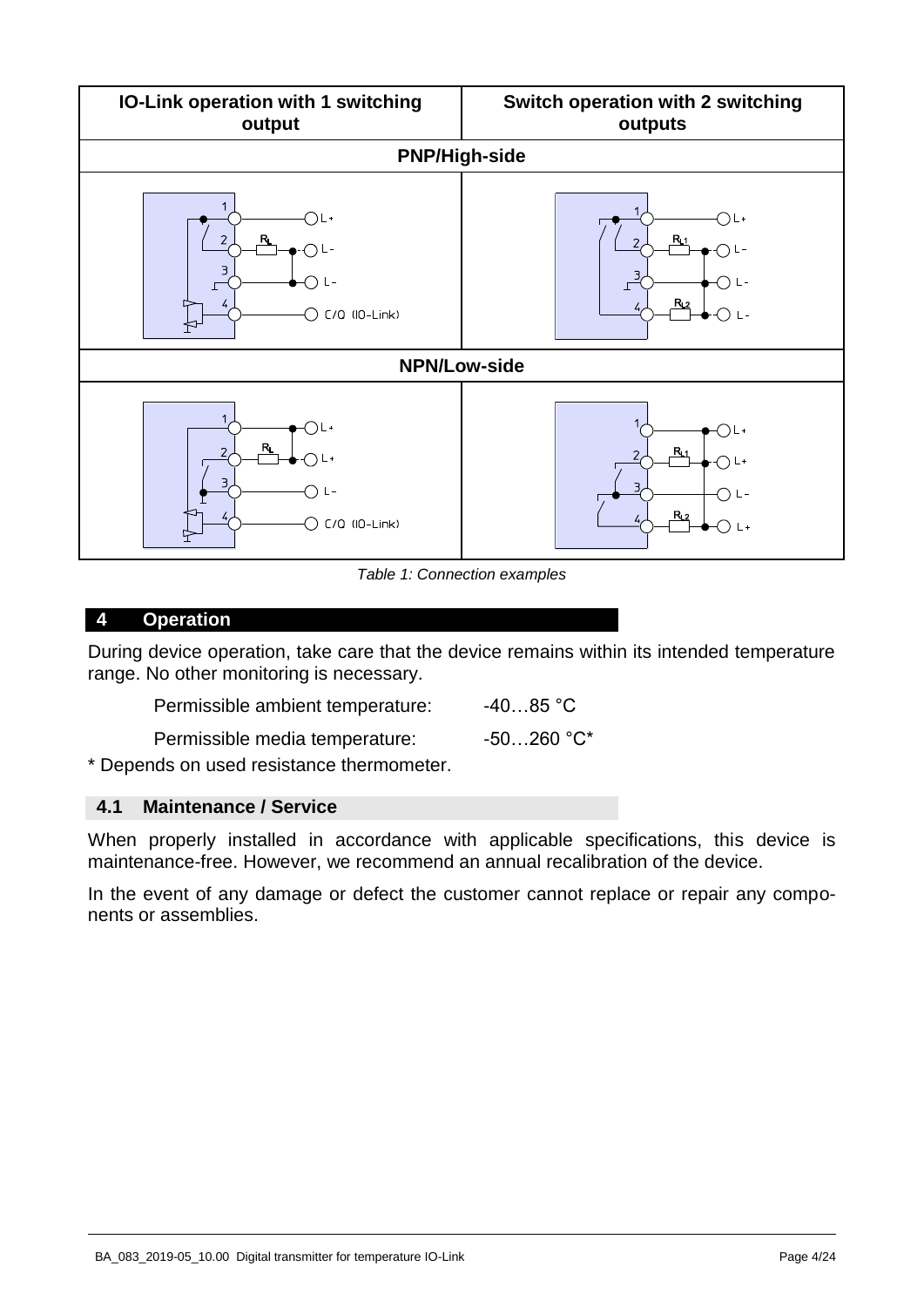## **5 Disassembly**

When measuring hot media, make sure that the device has cooled down prior to any dismounting or wear appropriate protective clothing to avoid burns.

Switch off the power supply to the device before disconnecting the electrical connections. Once this is done, the device may be mechanically removed.



# **Warning**

Opening pressurized lines might cause severe injuries.

Danger of severe injuries or damage

 $\triangleright$  Relieve the process pressure before attempting to remove the device. Shut off the pressure supply for all feed lines to the device and relieve the pressure in them.



# **Warning**

Hazardous deposits and residues might remain on opened process connections and removed devices.

Danger of injury

 $\triangleright$  After the device has been removed, seal off the measuring point and mark the open process connection accordingly. Consider a possible danger due to residues when handling the removed device.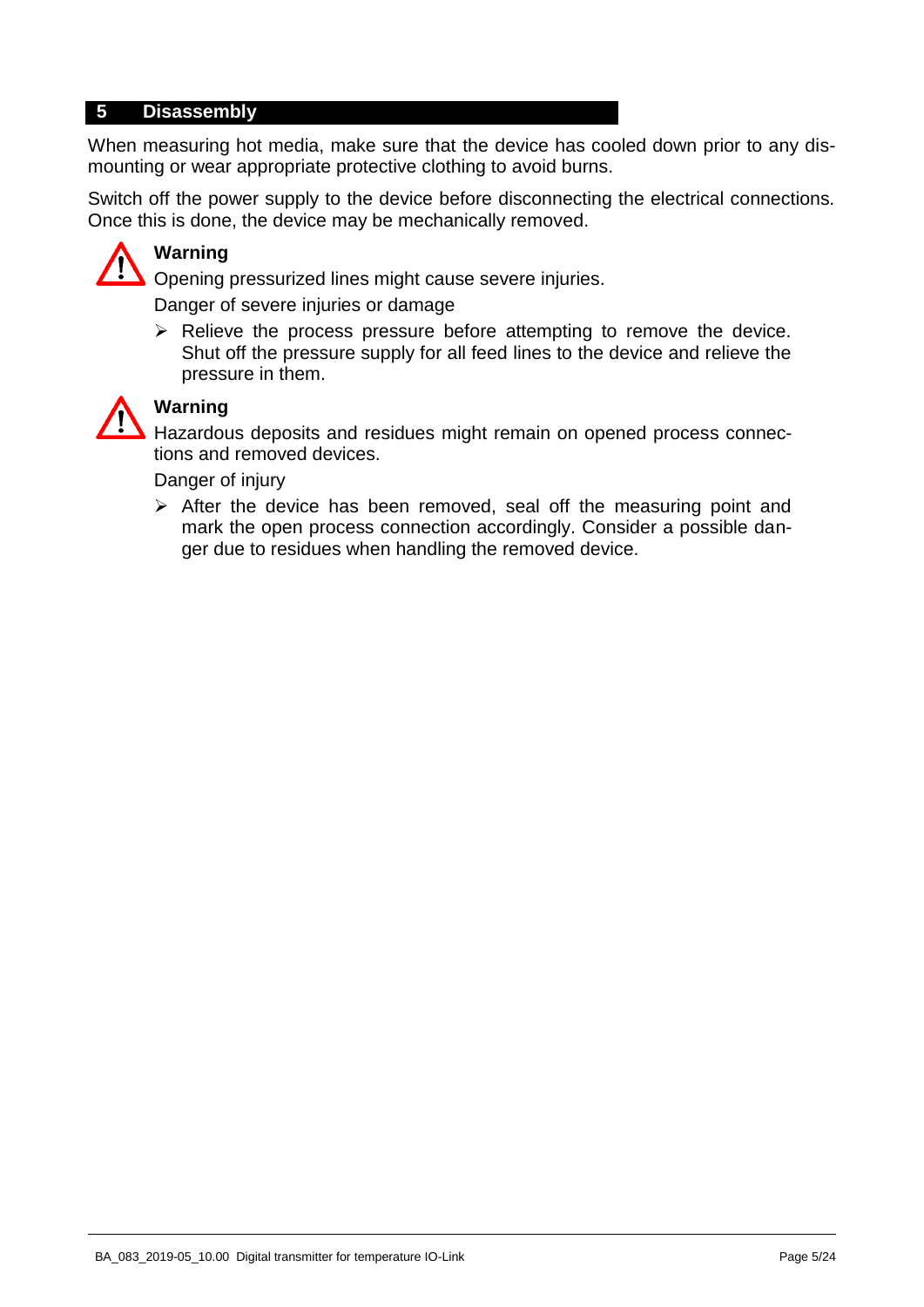#### **6 User Manual**

You can download the technical description file (IODD) required for using the pressure transmitter in the download area of the LABOM website (www.labom.com).

#### **6.1 View in configuration tool**

Different entries in the menue structure are possible depending on the configuration tool. The four areas below are standardised across tools and contain all important parameter and setting functions:

- Identification, see [6.2](#page-5-0)
- Parameter, see [6.3](#page-6-0)
- Observation, see [6.4](#page-16-0)
- Diagnosis, see [6.5](#page-17-0)

Outlined below are the detailed menue contents as structured in PACTware 4.1. Other IO-Link tools have a different parameter structure or display them differently, although the functionality is identical.

#### <span id="page-5-0"></span>**6.2 Menue "Identification"**

The parameters displayed here identify the product and manufacturer.

| PA2530 - 50260°C IODD1.1 Parameter       |                           |                                                       |  |  |  |  |  |
|------------------------------------------|---------------------------|-------------------------------------------------------|--|--|--|--|--|
| Vendor LABOM Mess- und Regeltechnik GmbH |                           |                                                       |  |  |  |  |  |
| Product PA2530-50260°C                   | Product id PA2530         |                                                       |  |  |  |  |  |
| $\blacksquare$<br>⋓                      | 10 年中 2 年 5 年 6 年 6 年 7 日 |                                                       |  |  |  |  |  |
| Menu                                     | Name                      | Value                                                 |  |  |  |  |  |
| - Identification                         | Vendor Name               | LABOM Mess- und Regeltechnik GmbH                     |  |  |  |  |  |
| <b>Parameter</b><br><b>Observation</b>   | <b>Vendor Text</b>        | Hotline +49 4408 804 444                              |  |  |  |  |  |
| <b>Diagnosis</b><br>- Process data       | <b>Product Name</b>       | LABOM PA2530                                          |  |  |  |  |  |
| Process data structure                   | Product ID                | PA2530                                                |  |  |  |  |  |
| <b>Events</b><br>$\mathbb{L}$ Info       | <b>Product Text</b>       | Temperature Transmitter for Pt100 (DIN60751) -50260°C |  |  |  |  |  |
| Connection info                          | Serial Number             | 02510857010-0070                                      |  |  |  |  |  |
|                                          | <b>Hardware Version</b>   | 01.01                                                 |  |  |  |  |  |
|                                          | <b>Firmware Version</b>   | 370.01.03                                             |  |  |  |  |  |
|                                          | Application Specific Tag  |                                                       |  |  |  |  |  |

*Figure 2: "Identification" menue in PACTware 4.1*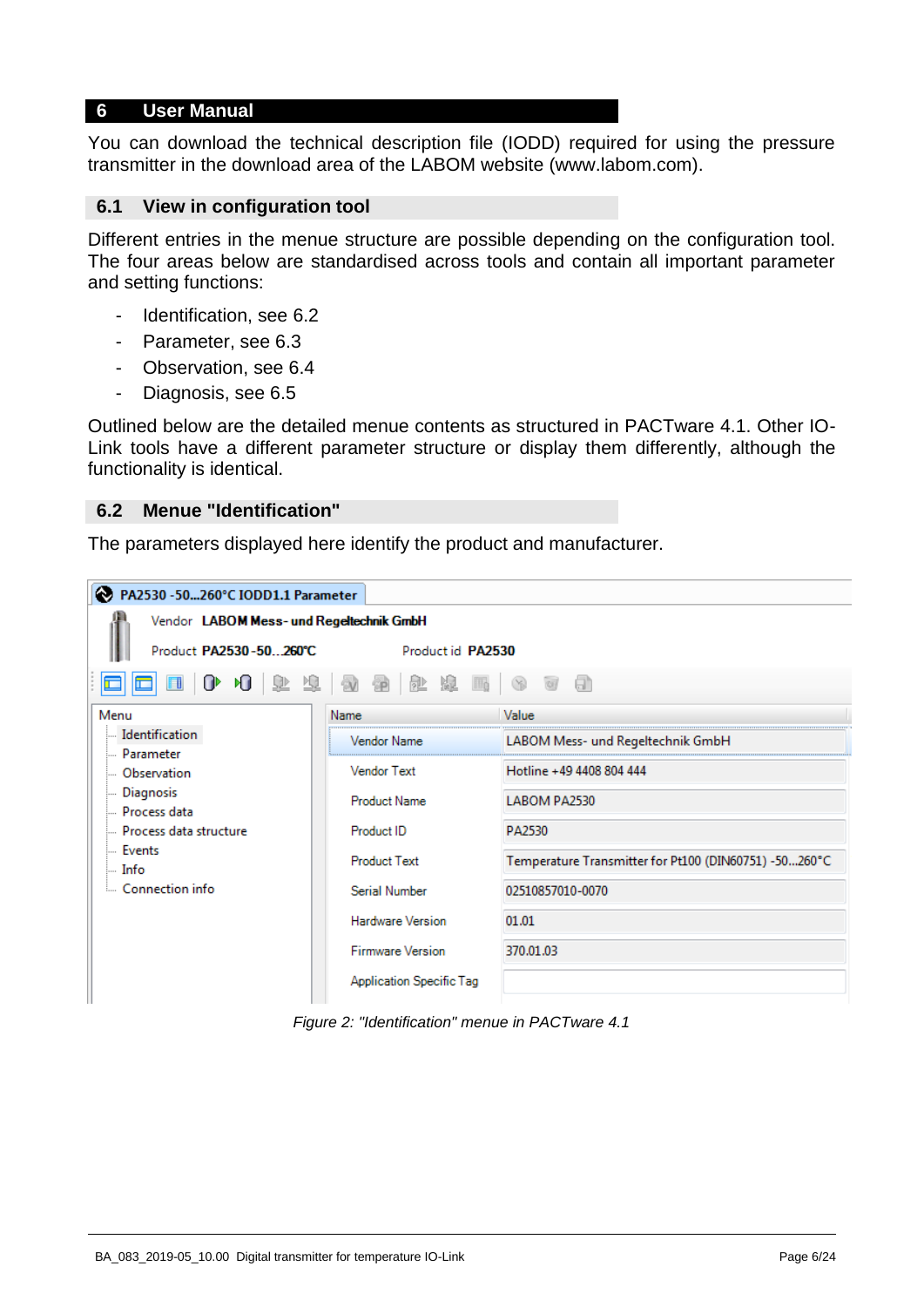# <span id="page-6-0"></span>**6.3 Menue "Parameter"**

In this area, the device is parametrised. The individual parametrisation options are outlined below.

# **6.3.1 Section "Measurement / Output"**

In this section, the process data format, pressure unit and damping are parametrised.

| PA2530 - 50260°C IODD1.1 Parameter       |                                                                                                                                   |                |  |  |  |  |
|------------------------------------------|-----------------------------------------------------------------------------------------------------------------------------------|----------------|--|--|--|--|
| Vendor LABOM Mess- und Regeltechnik GmbH |                                                                                                                                   |                |  |  |  |  |
| Product PA2530-50260°C                   | Product id PA2530                                                                                                                 |                |  |  |  |  |
| $\Box$ $\Box$                            | $\left \begin{array}{ccc c} 0 & 0 & 0 & 0 & 0 \end{array}\right $ , $\left \begin{array}{ccc c} 0 & 0 & 0 & 0 \end{array}\right $ |                |  |  |  |  |
| Menu                                     | Name                                                                                                                              | Value          |  |  |  |  |
| ldentification                           | ⊡ Measurement / Output                                                                                                            |                |  |  |  |  |
| Darameter                                | - Process data format                                                                                                             | Floating point |  |  |  |  |
| <b>Observation</b>                       |                                                                                                                                   |                |  |  |  |  |
| <b>Diagnosis</b>                         | - Temperature unit                                                                                                                | °C             |  |  |  |  |
| Process data                             | <b>Damping</b>                                                                                                                    | 0,00 s         |  |  |  |  |
| Process data structure                   |                                                                                                                                   |                |  |  |  |  |
| i Events                                 | $\color{black}\textcolor{black}{\textbf{A}}$ Adjustment                                                                           |                |  |  |  |  |
| ⊧… Info                                  | <b>E</b> Switching outputs                                                                                                        |                |  |  |  |  |
| Connection info                          | $\mathbf \oplus$ Diagnostics configuration                                                                                        |                |  |  |  |  |
|                                          | ⊕ System                                                                                                                          |                |  |  |  |  |
|                                          |                                                                                                                                   |                |  |  |  |  |

*Figure 3: Section "Parameter – Measurement / Output" in PACTware 4.1*

# <span id="page-6-2"></span>**6.3.1.1 Process data format**

The process data format is used to set the number format in which the measuring value is transmitted.

In the format "floating point", the measuring value is transmitted as a floating point number.

In the format "integer", the measuring value is transmitted as an integer number. The two lowest digits represent two decimal places. E.g. the integer number 199 represents the measuring value 1.99 (in terms of the current unit).

# <span id="page-6-1"></span>**6.3.1.2 Unit temperature**

This is where the temperature measuring unit can be set. This is used as basis when transmitting the temperature value as part of the process values. Additionally, all parameters with a temperature reference refer to this unit.

Please note that parameters with a temperature reference are not converted automatically when the unit settings are changed. Example: The zero point offset of 0.1 is saved in the unit '°C'. If the unit is changed to °F, the zero point offset is now at 0.1 °F.

This affects the parameters for adjustment (see [6.3.2\)](#page-8-0) and the switching points (see [6.3.3\)](#page-11-0) as well as the min/max values (see [6.5.2\)](#page-18-0).

That is why the temperature unit should be parameterised first. After changing the temperature unit, please check the parameters with a temperature reference and reset the min/max values.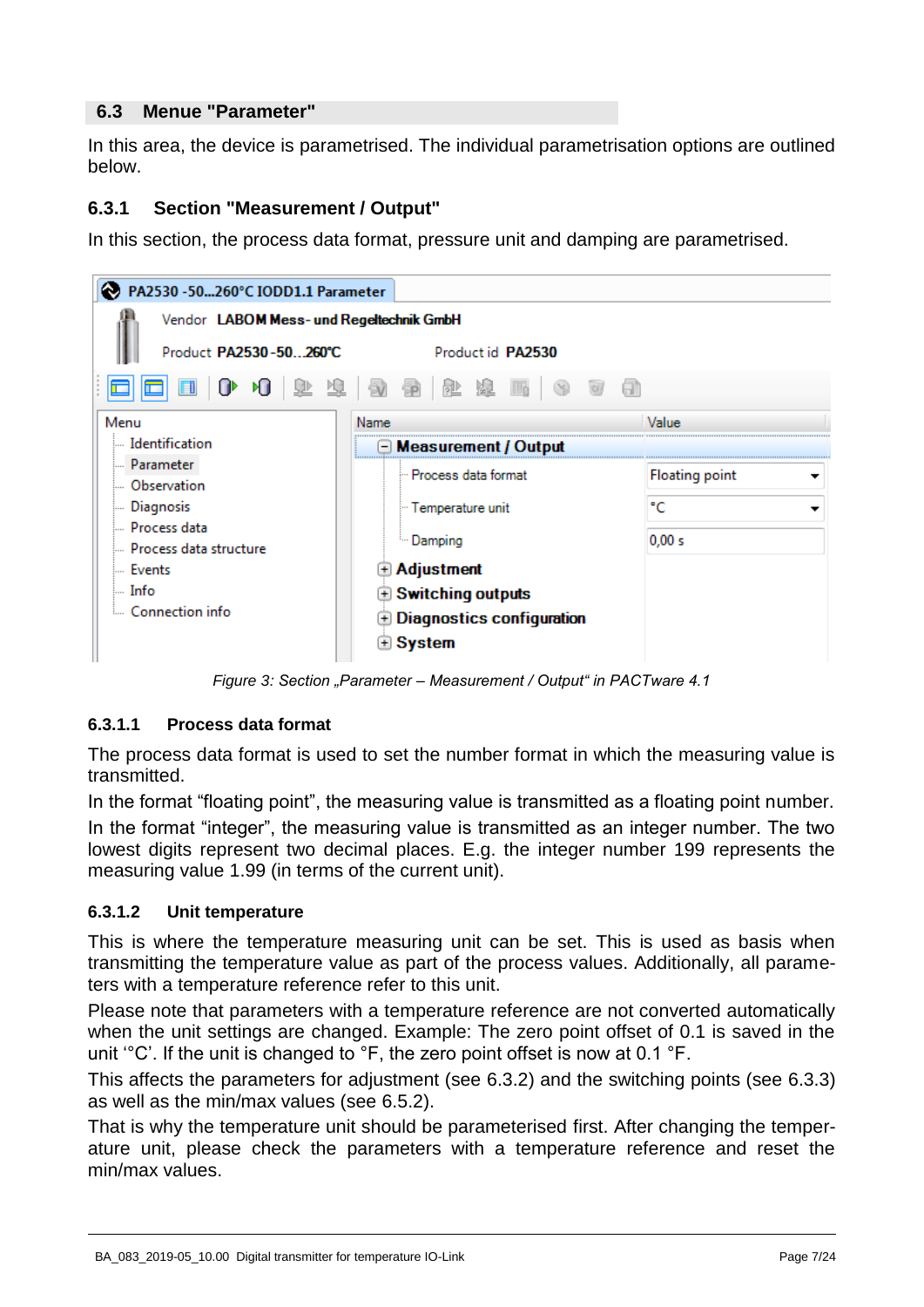The following units are available:

| Unit  | <b>Description</b>                                                            |
|-------|-------------------------------------------------------------------------------|
| ∣∘∩   | Degree Celsius                                                                |
| ⊸ ∘ ⊏ | Degree Fahrenheit ( $T_{\text{Fahrenheit}} = T_{\text{Celsius}} * 1,8 + 32$ ) |
|       |                                                                               |

*Table 2: available temperature units* 

# <span id="page-7-0"></span>**6.3.1.3 Damping**

Adjusting the damping function within the range of 0.00 to 100.00 s, avoids that rapid measured value fluctuations or spikes (input values) are visible in the output signal. Damping is achieved by a 2nd order digital filter for which the time is set in seconds. After that set time, 26% of the change in the input value is visible in the output signal. After the set time has elapsed 4 times, approximately 90% of the change is visible in the output signal.



*Figure 4: Damping effect*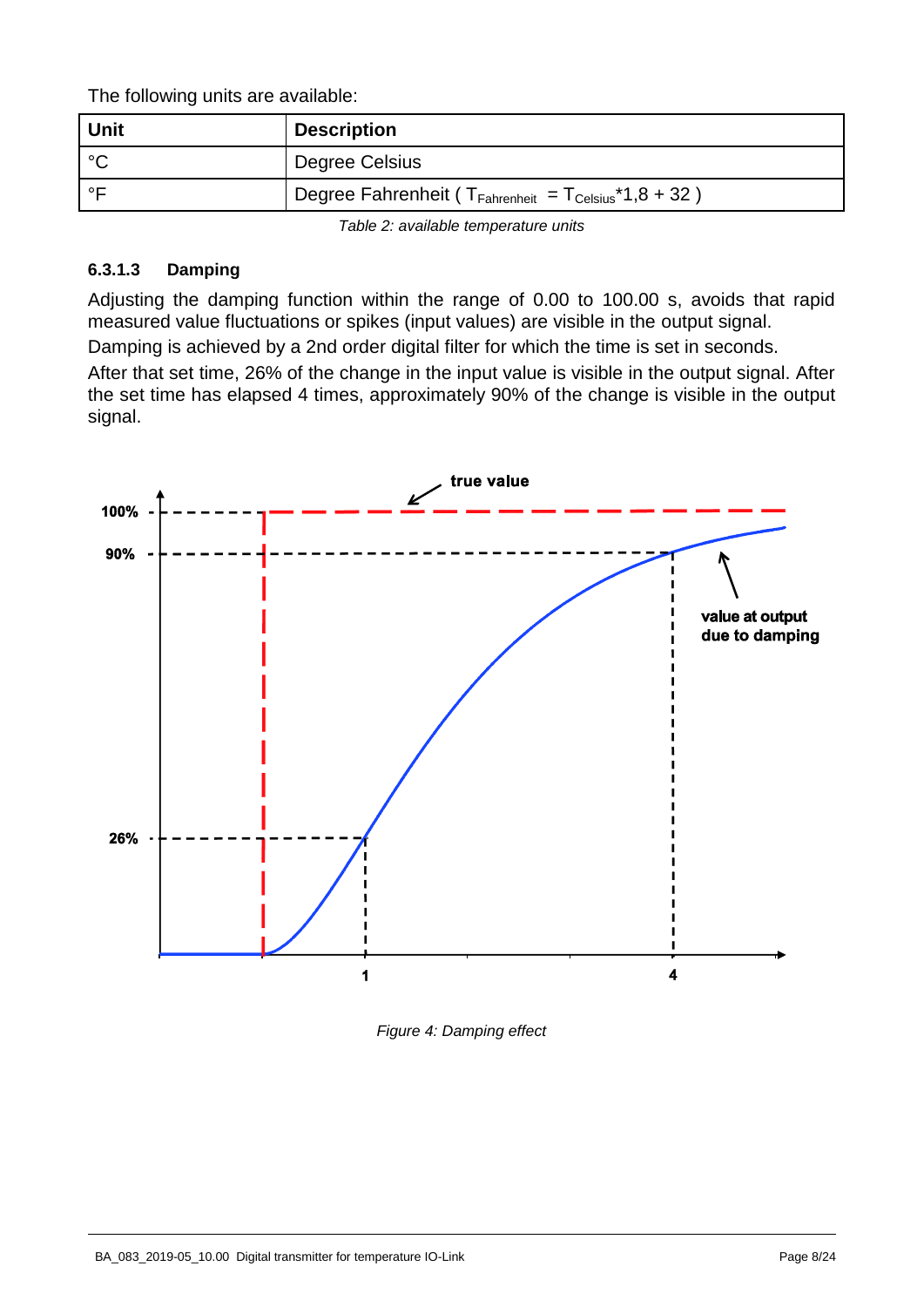# <span id="page-8-0"></span>**6.3.2 "Adjustment" section**

In this section, the measuring device can be calibrated and thus optimises measuring accuracy.

### <span id="page-8-1"></span>**6.3.2.1 Sub-section "Temperature correction"**



*Figure 5: Section "Parameter – Temperature correction" in PACTware 4.1*

In terms of temperature correction, a temperature offset is entered, which acts as the offset across the entire measuring span. You can therefore enter it at any reference temperature you wish.

Expose the instrument to the required reference temperature and read out the temperature value measured by the instrument (see also [6.4\)](#page-16-0). Now enter the difference using the reversed algebraic sign as temperature offset and transfer the value to the instrument.

Please note that the temperature offset value is not displayed in the tool immediately, only after the device parameter is retrieved again.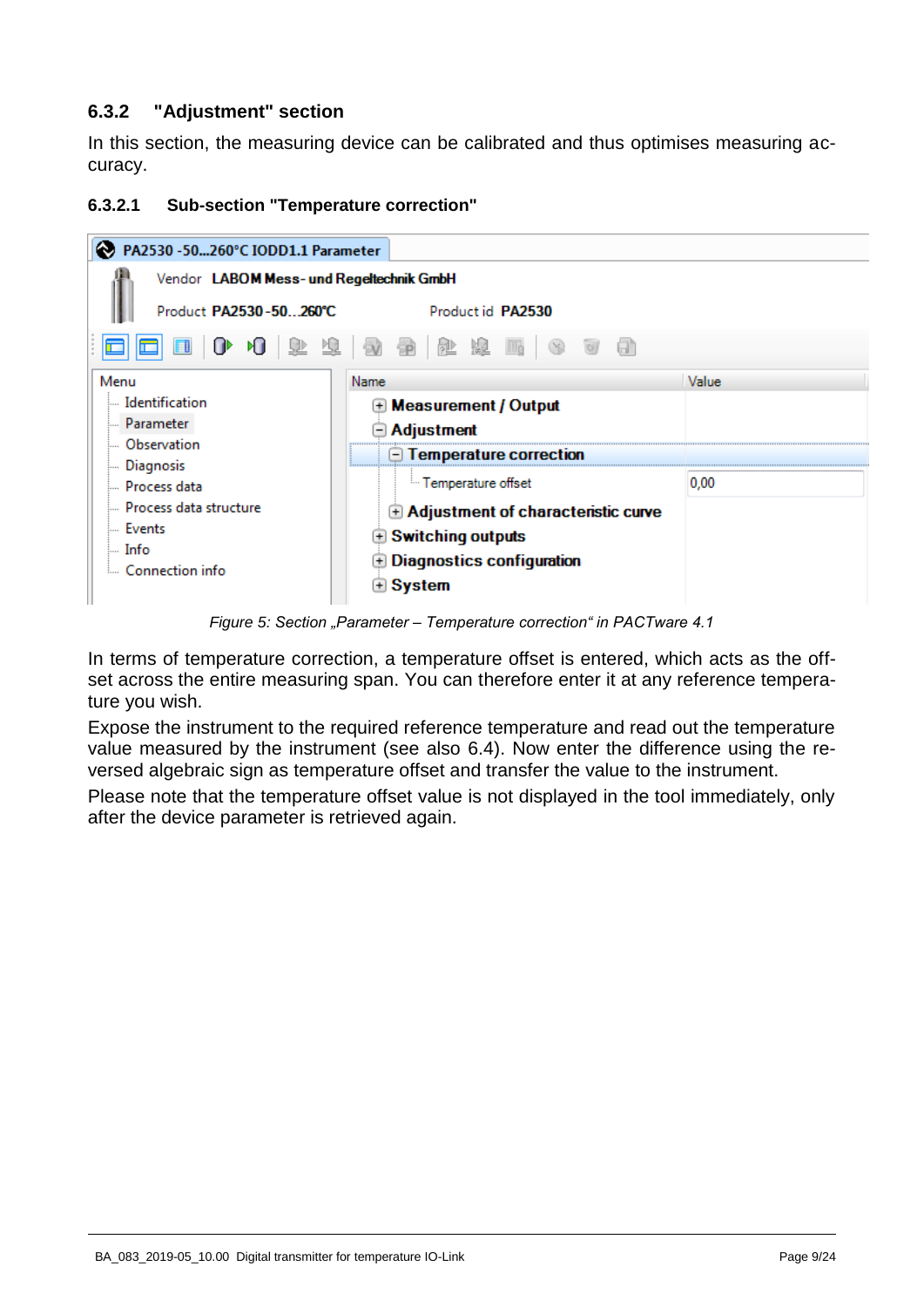#### <span id="page-9-0"></span>**6.3.2.2 Sub-section "Adjustment of characteristic curve"**

| PA2530 -50260°C IODD1.1 Parameter        |                                            |                                   |  |  |  |  |  |
|------------------------------------------|--------------------------------------------|-----------------------------------|--|--|--|--|--|
| Vendor LABOM Mess- und Regeltechnik GmbH |                                            |                                   |  |  |  |  |  |
| Product PA2530-50260°C                   | Product id PA2530                          |                                   |  |  |  |  |  |
| 0 10 12 13 9 2 2 2 5 1<br>a<br>(58)<br>Ħ |                                            |                                   |  |  |  |  |  |
| Menu                                     | Name                                       | Value                             |  |  |  |  |  |
| Identification                           | <b>Measurement / Output</b><br>$^{+}$      |                                   |  |  |  |  |  |
| <b>Parameter</b>                         | <b>Adjustment</b>                          |                                   |  |  |  |  |  |
| <b>Observation</b>                       | Temperature correction                     |                                   |  |  |  |  |  |
| <b>Diagnosis</b><br>Process data         | $\Box$ Adjustment of characteristic curve  |                                   |  |  |  |  |  |
| Process data structure                   | Target lower adjustment point              | 0.00                              |  |  |  |  |  |
| <b>Events</b><br>$\ln$ Info              | " Set actual lower adjustment point        | Set actual lower adjustment point |  |  |  |  |  |
| Connection info                          | " Actual lower adjustment point            | 0.00                              |  |  |  |  |  |
|                                          | Target upper adjustment point              | 0.00                              |  |  |  |  |  |
|                                          | " Set actual upper adjustment point        | Set actual upper adjustment point |  |  |  |  |  |
|                                          | Actual upper adjustment point              | 0,00                              |  |  |  |  |  |
|                                          | Adjustment of characteristic curve enabled | off                               |  |  |  |  |  |
| Switching outputs                        |                                            |                                   |  |  |  |  |  |
|                                          | <b>Diagnostics configuration</b><br>$^{+}$ |                                   |  |  |  |  |  |
|                                          | ⊕ System                                   |                                   |  |  |  |  |  |

*Figure 6: Section "Parameter - Adjustment of characteristic curve" in PACTware 4.1* 

This feature allows to correct the characteristic curve of the temperature transmitter. In contrast to temperature correction, the adjustment of the characteristic curve allows to change the offset and the gradient.

Follow the process below to perform the adjustment of characteristic curve:

- 1. Apply the lower (as low as possible) reference pressure level to the measuring device
- 2. Enter the lower target value in the field "Target value lower adjustment point" and transfer it to the device.
- 3. Press the button "Set actual value to lower adjustment point". This sets the current actual value as "actual value lower adjustment point".
- 4. Apply the upper (as low as possible) reference pressure level to the measuring device
- 5. Enter the upper target value in the field "Target value upper adjustment point" and transfer it to the device.
- 6. Press the button "Set actual value to upper adjustment point". This sets the current actual value as "actual value upper adjustment point".
- 7. Activate the adjustment by setting the parameter "Enable adjustment of characteristic curve" to "on".

The adjustment of characteristic curve can be performed with any reference temperatures. For instance, the lower adjustment point of a -40…150 °C device at 0 °C. You can also choose any reference temperature for the upper adjustment point. However, to achieve a precise adjustment, the reference values should be as close as possible to the lower and upper range value.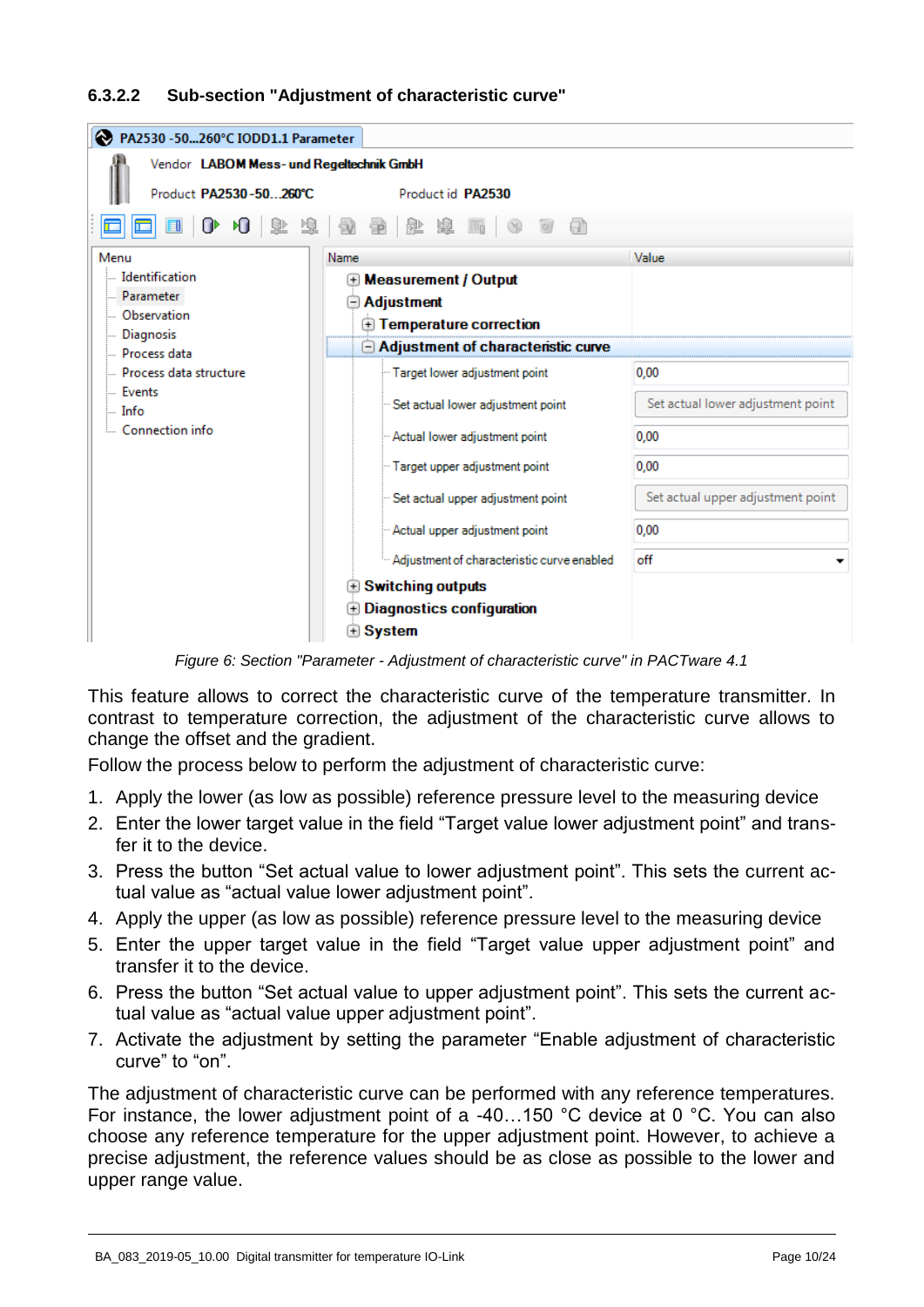Please note that the actual values for the lower and upper adjustment points are not displayed immediately after the corresponding buttons are pressed in the tool, but only after the device parameters are retrieved again.

Please note that the values for the adjustment of characteristic curve refer to the set unit and that this unit is not converted automatically when changes are made (also see [6.3.1.2\)](#page-6-1).

To deactivate the adjustment, set the parameter "Enable adjustment of characteristic curve" to "off".

The values for the "Actual/Target lower adjustment point" and "Actual/Target upper adjustment point" are kept, but ignored.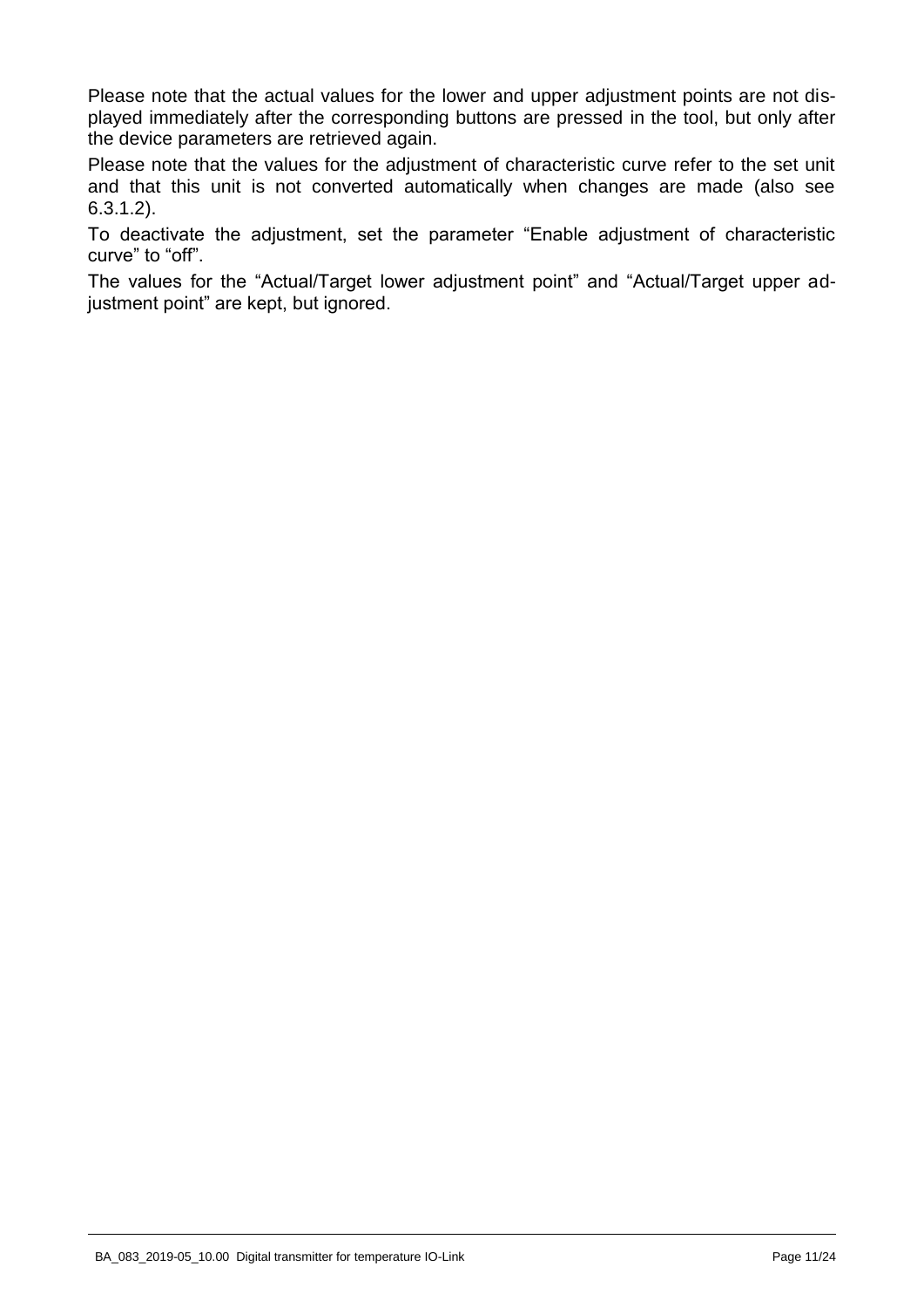# <span id="page-11-0"></span>**6.3.3 Section "Switching outputs"**

This section describes how to parametrise switching outputs.

| PA2530 -50260°C IODD1.1 Parameter        |                                                            |               |  |  |  |  |  |
|------------------------------------------|------------------------------------------------------------|---------------|--|--|--|--|--|
| Vendor LABOM Mess- und Regeltechnik GmbH |                                                            |               |  |  |  |  |  |
| Product PA2530-50260°C                   | Product id PA2530                                          |               |  |  |  |  |  |
| ⊪<br>ÞП<br>堕<br>⅏<br>$\mathcal{N}$<br>Ħ  |                                                            |               |  |  |  |  |  |
| Menu                                     | Name                                                       | Value         |  |  |  |  |  |
| Identification                           | <b>E</b> Measurement / Output                              |               |  |  |  |  |  |
| - Parameter<br>- Observation             | Adjustment                                                 |               |  |  |  |  |  |
| Diagnosis                                | $\ominus$ Switching outputs                                |               |  |  |  |  |  |
| - Process data                           | Switching output 1                                         |               |  |  |  |  |  |
| Process data structure                   | Switching output 1: Switching function                     | off           |  |  |  |  |  |
| Events<br>limfo i                        | "Switching output 1 : Switching point / Upper frame limit  | 0.00          |  |  |  |  |  |
| Connection info                          | Switching output 1 : Reset point / Lower frame limit       | 0,00          |  |  |  |  |  |
|                                          | Switching output 1: Delay switch point                     | 0.00 s        |  |  |  |  |  |
|                                          | Switching output 1 : Delay reset point                     | 0.00 s        |  |  |  |  |  |
|                                          | Switching output 1 : Output function                       | PNP/High-side |  |  |  |  |  |
|                                          | $\hat{=}$ Switching output 2                               |               |  |  |  |  |  |
|                                          | Switching output 2 : Switching function                    | off           |  |  |  |  |  |
|                                          | - Switching output 2 : Switching point / Upper frame limit | 0.00          |  |  |  |  |  |
|                                          | Switching output 2 : Reset point / Lower frame limit       | 0.00          |  |  |  |  |  |
|                                          | - Switching output 2 : Delay switch point                  | 0.00 s        |  |  |  |  |  |
|                                          | Switching output 2 : Delay reset point                     | 0.00 s        |  |  |  |  |  |
|                                          | Switching output 2 : Output function                       | PNP/High-side |  |  |  |  |  |
|                                          | <b><i>A Diagnostics configuration</i></b>                  |               |  |  |  |  |  |
|                                          | <b>⊕</b> System                                            |               |  |  |  |  |  |

*Figure 7: Section "Parameter – Switching outputs" in PACTware 4.1*

The IO-Link signal can also be used as switching output 1, whereas the switching output 2 signal is available at all times. If switching output 1 is activated, an IO-Link master can be connected although. The pressure transmitter identifies the master automatically after start-up and disables switching output 1 in order to respond to the master IO-Link communication. As a result, parameterising is possible at all times without the need to disable switching output 1 first.

The "Switching outputs" section contains the entries for the first and second switching output in consecutive order. The parameter function partly depends on whether a hysteresis or frame function is selected. The delay switch point and delay reset point can be parametrised for both functions.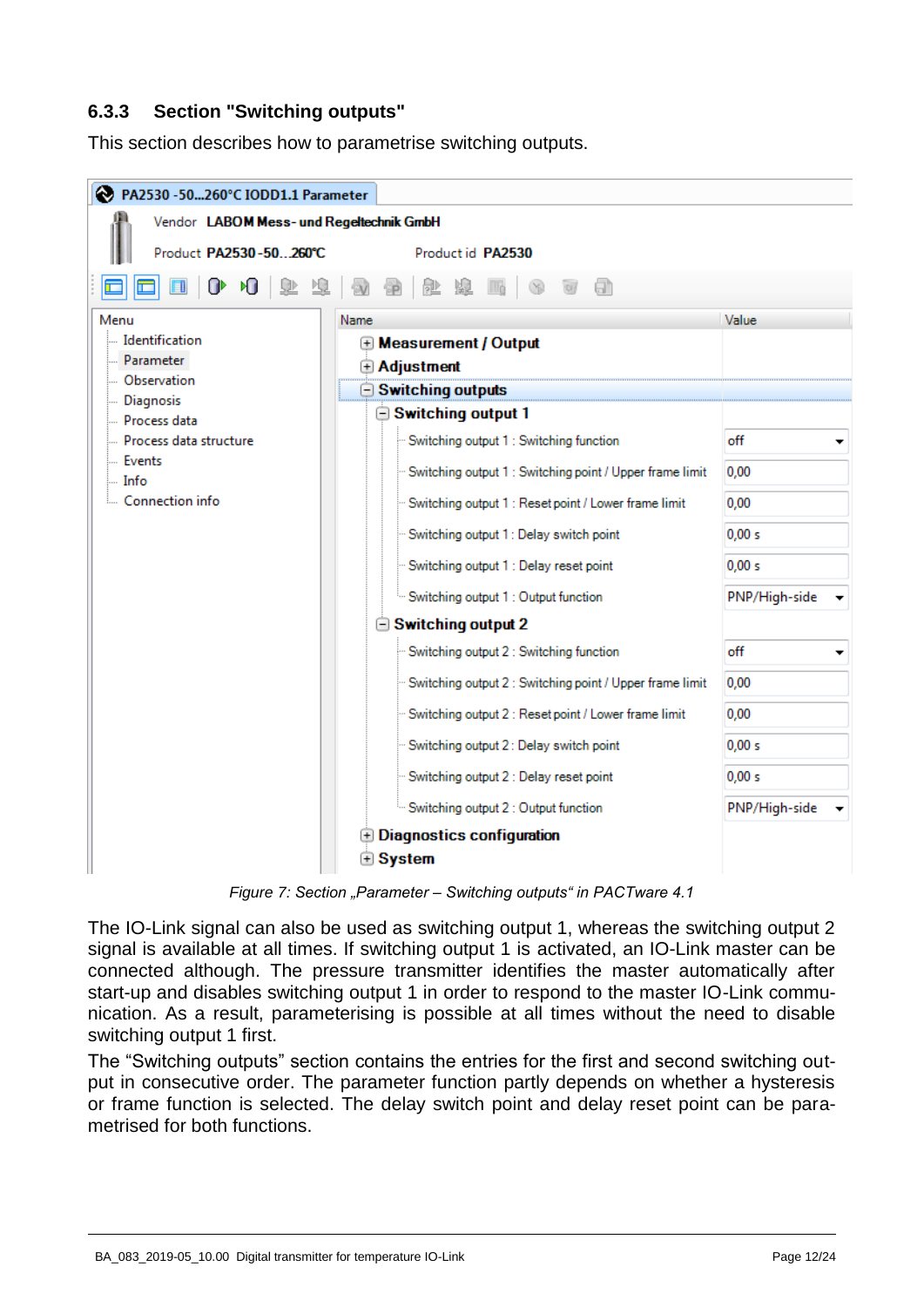The following parameters are available:

| <b>Parameter</b>                       | <b>Setting</b>                    | <b>Description</b>                                          |
|----------------------------------------|-----------------------------------|-------------------------------------------------------------|
| Switching func-<br>tion                | see 6.3.3.1                       | Hysteresis/frame, normally closed/normally open see 6.3.3.1 |
| Switch point /<br>Upper frame<br>limit | $-999$ to $999$                   | Switch point in set temperature unit                        |
| Reset point /<br>Lower frame<br>limit  | -999 to 999                       | Reset point in set temperature unit                         |
| Delay switch<br>point                  | $0$ to $100$ s                    | Delay time at switch point                                  |
| Delay reset<br>point                   | 0 to 100 s                        | Delay time at reset point                                   |
| Output function                        | PNP/High-side or NPN/Low-<br>side | Setting of output driver see table 1                        |

*Table 3: Switch output parameters* 

Please note that the switch point refers to the set unit and that this unit is not converted automatically when changes are made (see [6.3.1.2\)](#page-6-1).

The switch point must be selected between the end of the nominal range and the reset point. In turn, the reset point must be selected between the start of the nominal range and the switch point.

You can define delays for the switch point as well as the reset point, e.g. to avoid that short temperature peaks trigger the switch.



*Figure 8: Output delays for the switching function "hysteresis/normally open"*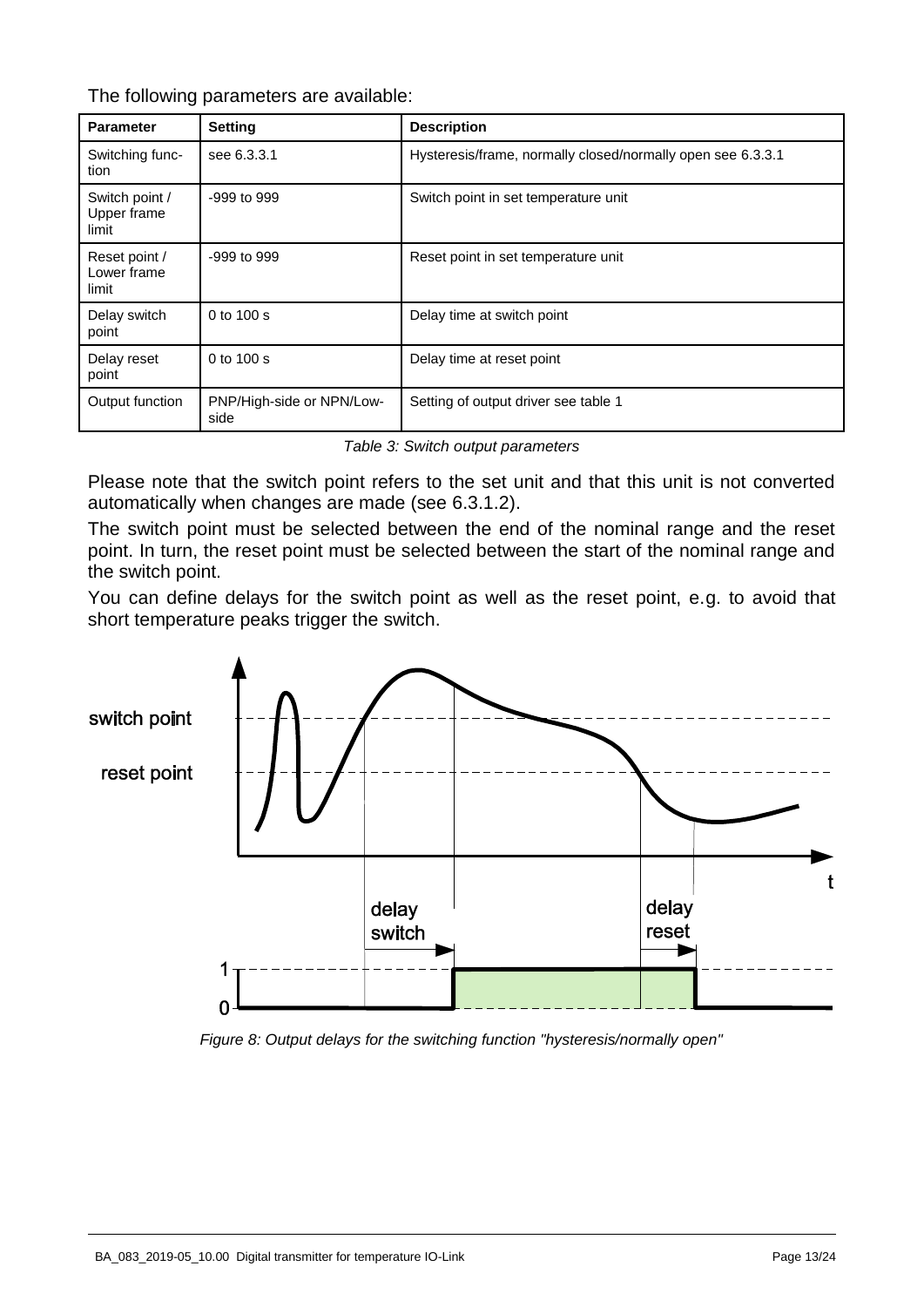## <span id="page-13-0"></span>**6.3.3.1 Configuring the output function**

You can choose a hysteresis or frame function as the output function. Furthermore you can define whether the output is normally open or normally closed.

| <b>Parameter</b>        | <b>Designation</b>          | <b>Description</b>                                                                                                    |  |  |
|-------------------------|-----------------------------|-----------------------------------------------------------------------------------------------------------------------|--|--|
| Switching func-<br>tion | Hysteresis, normally open   | If the measured value is above the switch point the switch is<br>closed. At the lower range limit the switch is open. |  |  |
|                         | Hysteresis, normally closed | If the measured value is above the switch point the switch is<br>open. At the lower range limit the switch is closed. |  |  |
|                         | Frame, normally open        | Inside of the frame the switch is closed. At the lower range<br>limit the switch is open.                             |  |  |
|                         | Frame, normally closed      | Inside of the frame the switch is open. At the lower range limit<br>the switch is closed.                             |  |  |

*Table 4: Parameter list for output function* 



*Figure 9: The switching functions*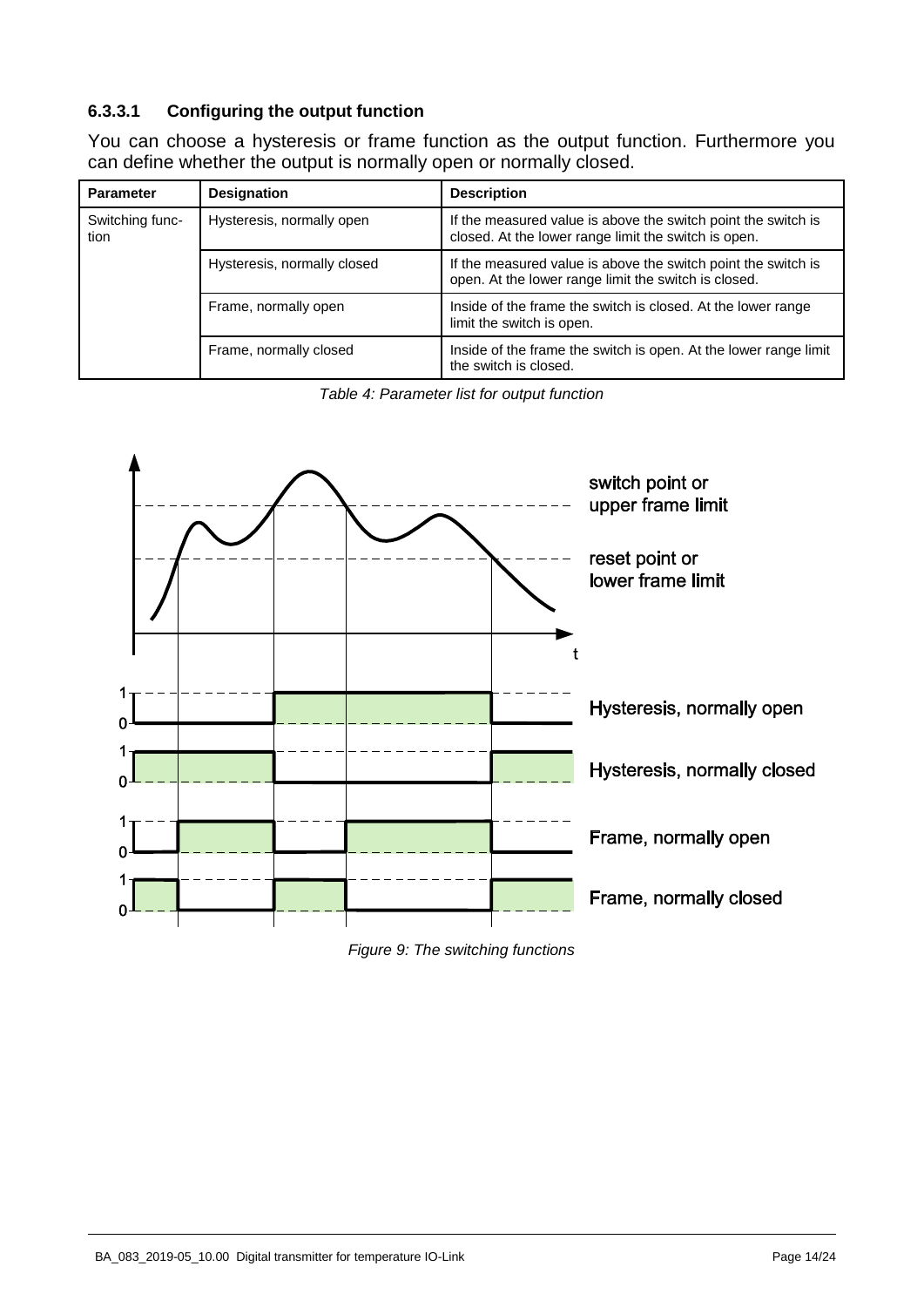# **6.3.4 Section "Diagnostics configuration"**

This section describes how to configure the device's diagnostic events.



*Figure 10: Section "Parameter – Diagnostics configuration" in PACTware 4.1*

### <span id="page-14-0"></span>**6.3.4.1 Sub-Section "Events"**

Up to four specific IO-Link events can be activated for pressure transmitter diagnostics:

- Process data invalid: The process data are invalid. The measuring value contains an error code which describes the cause in more detail. Also see [6.5.1.1.](#page-18-1)
- Upper temperature limit exceeded: The value exceeded the upper range value
- Lower temperature limit exceeded: The value has fallen below the lower range value
- Device failure: Defect in the adjustment data and/or hardware defective (sensor broken, sensor shorted)

Also see Chapter [7.2](#page-21-0) Error detection.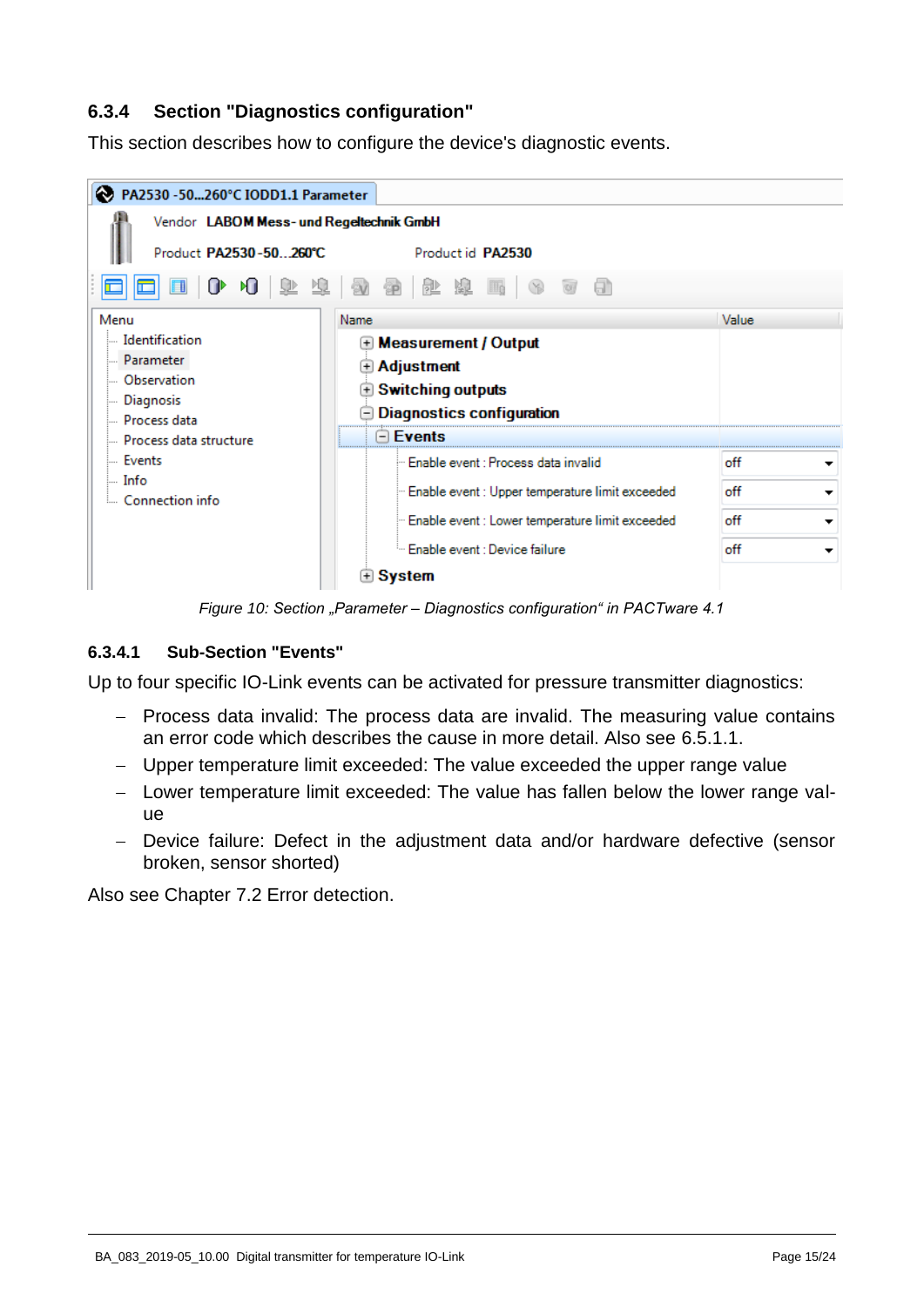# <span id="page-15-0"></span>**6.3.5 Section "System"**

In this section, you can reset all parameters to factory settings and reset the min/max values.



*Figure 11: Section "Parameter – System" in PACTware 4.1*

Pressing the button "Restore Factory Settings" resets all parameters in the sections "Measurement / Output", "Adjustment", "Switching outputs" and "Diagnostics configuration" to their factory settings.

The buttons "Reset temperature min/max" can be used to reset the temperature min/max values to the current temperature independently from each other.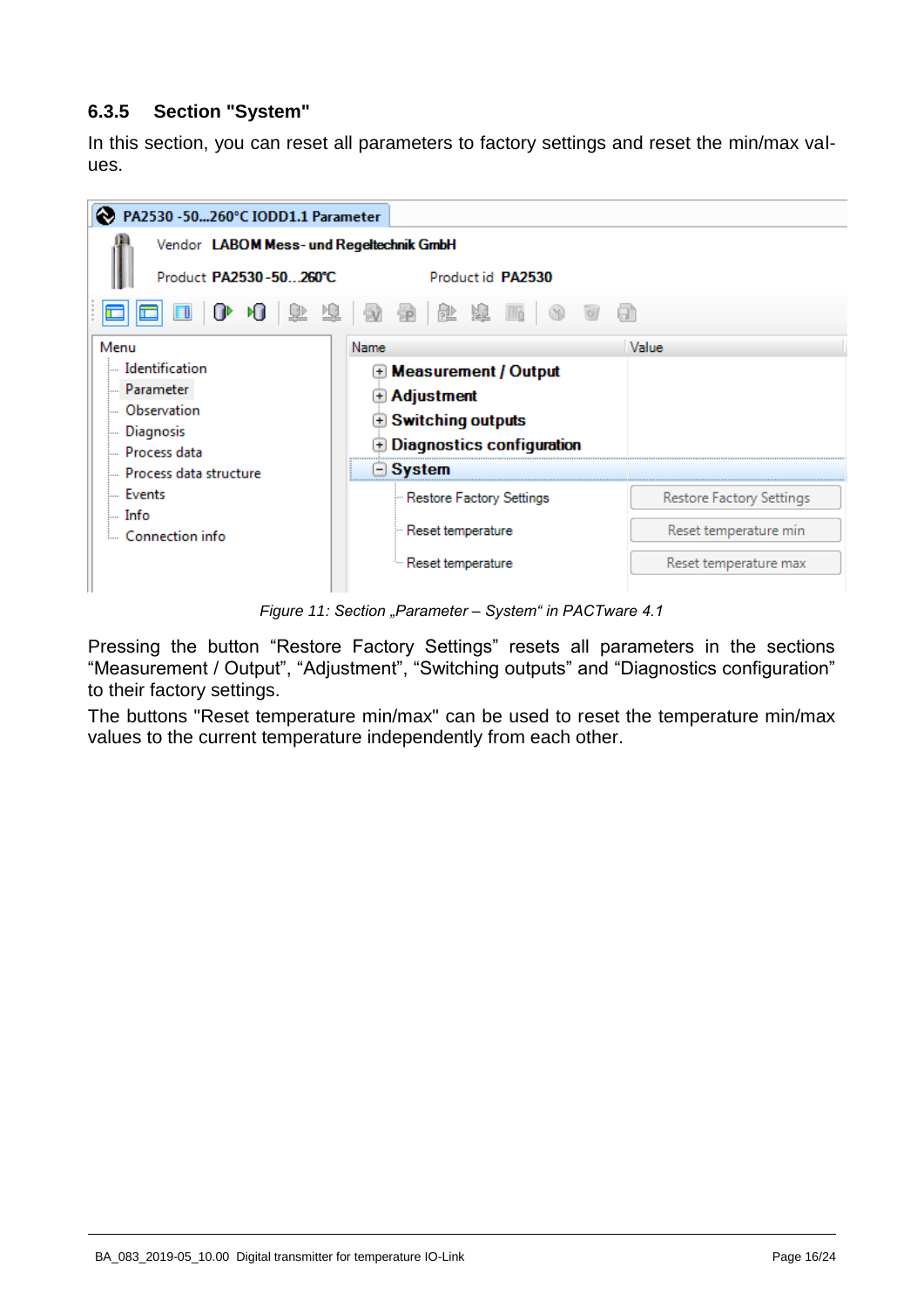## <span id="page-16-0"></span>**6.4 Menue "Observation"**

In this section, you can monitor the process values (current values). The values are displayed according to the structure outlined in Chapter [7.1.](#page-20-0)



*Figure 12: "Monitoring" menue in PACTware 4.1*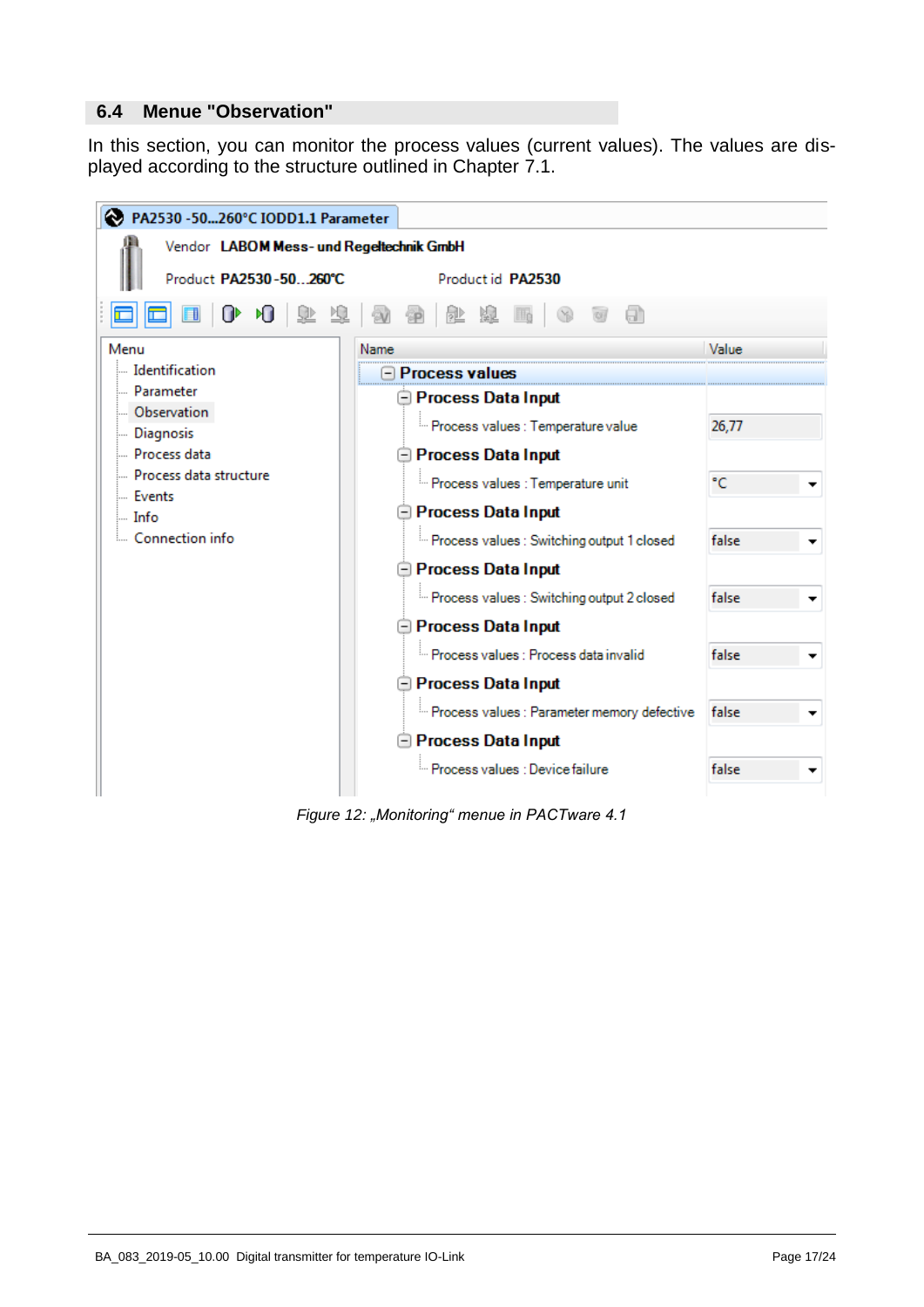## <span id="page-17-0"></span>**6.5 Menue "Diagnosis"**

In this section all the diagnose data is summarised. This includes possible errors within the process data, Min/Max values as well as the device status.



*Figure 13: "Diagnosis" menue in PACTware 4.1*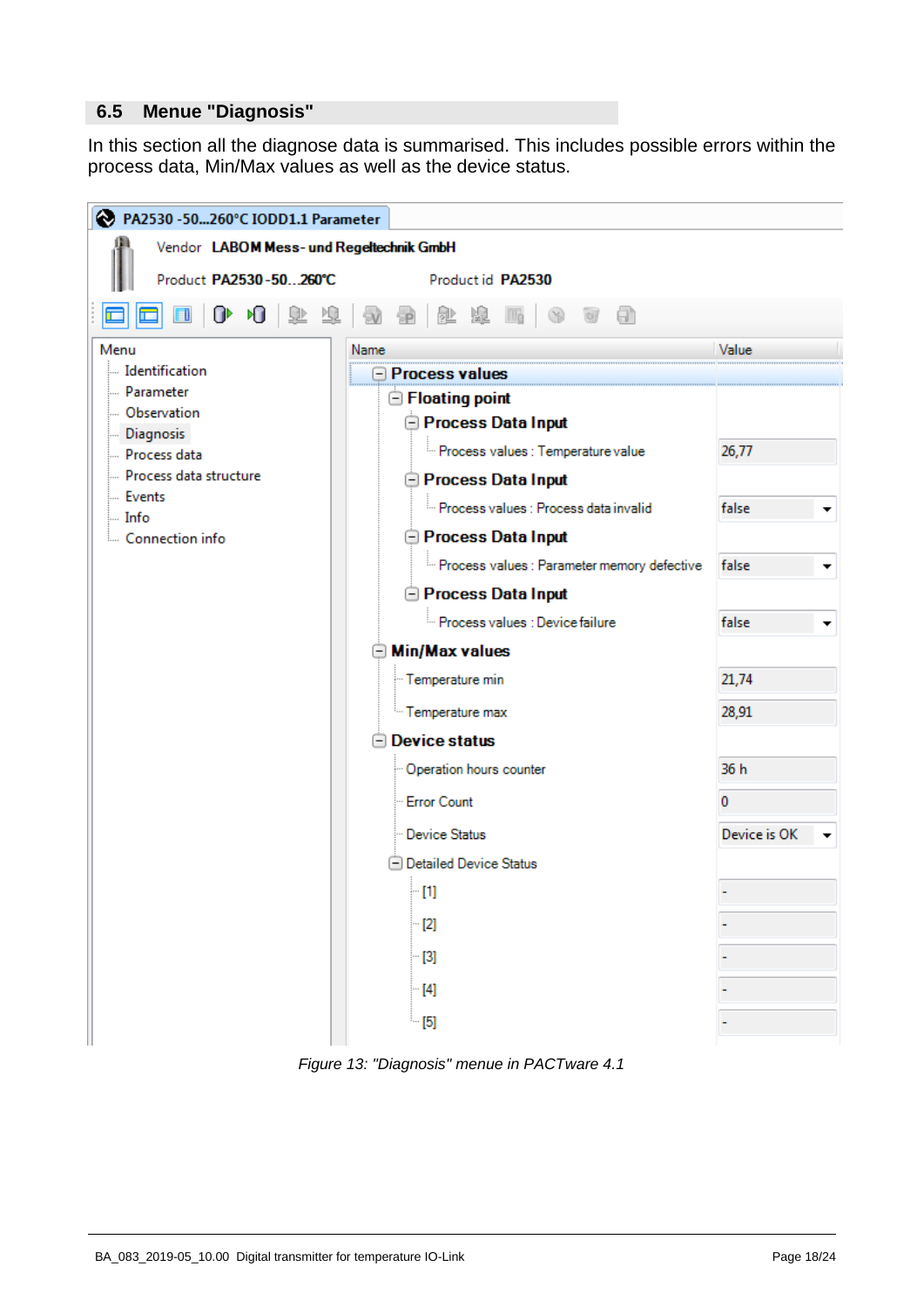# **6.5.1 Section "Process values"**

This is where errors in the measuring value and status byte flags are indicated.

## <span id="page-18-1"></span>**6.5.1.1 Error codes in the measuring value**

Severe errors are indicated by very high measuring values. This corresponds to the principle of an alarm current of a 4...20 mA interface.

The error codes depend on whether the measuring value is transmitted as a floating point or as an integer number (see [6.3.1.1\)](#page-6-2).

The following error codes have been defined:

| Error                              | <b>Floating point</b> | Integer number          |  |
|------------------------------------|-----------------------|-------------------------|--|
| Lower temperature limit exceeded   | $1.0 \times 10^{37}$  | 2147483638 (0x7FFFFFF6) |  |
| Upper temperature limit exceeded   | $2.0 \times 10^{37}$  | 2147483639 (0x7FFFFFF7) |  |
| Process data invalid               | $3.0 \times 10^{37}$  | 2147483640 (0x7FFFFFF8) |  |
| Internal error (division by zero)  | $4.0 \times 10^{37}$  | 2147483641 (0x7FFFFFF9) |  |
| Internal error (computation error) | $5.0 \times 10^{37}$  | 2147483642 (0x7FFFFFFA) |  |
| Sensor short-circuit               | $7.0 \times 10^{37}$  | 2147483644 (0x7FFFFFFC) |  |
| Sensor broken                      | $8.0 \times 10^{37}$  | 2147483645 (0x7FFFFFFD) |  |

*Table 5: Error codes in the measuring value* 

# <span id="page-18-2"></span>**6.5.1.2 Error flags in status byte**

The error flags in the status byte can either have the status "true" or "false". In this context, "true" means that the error specified actually occurred.

The following error flags have been defined:

- "Process data invalid": This is the same as the event "Process data invalid". Value has exceeded upper temperature limit or has fallen below lower temperature limit
- "Parameter memory defective": Check sum error in the parameter section
- "Device failure": Check sum error in the adjustment data section, sensor broken or short-circuited

## <span id="page-18-0"></span>**6.5.2 Section "Min/Max values"**

This is where the min/max measuring values since the last reset are displayed (see [6.3.5\)](#page-15-0).

## **6.5.3 Section "Device status"**

This section is where the diagnose data for the device status are summarised. This includes

- Operation hours counter
- $-$  Error counter: Increases whenever an event occurs
- Device status: According to the IO-Link specification
- Detailed device status: According to the IO-Link specification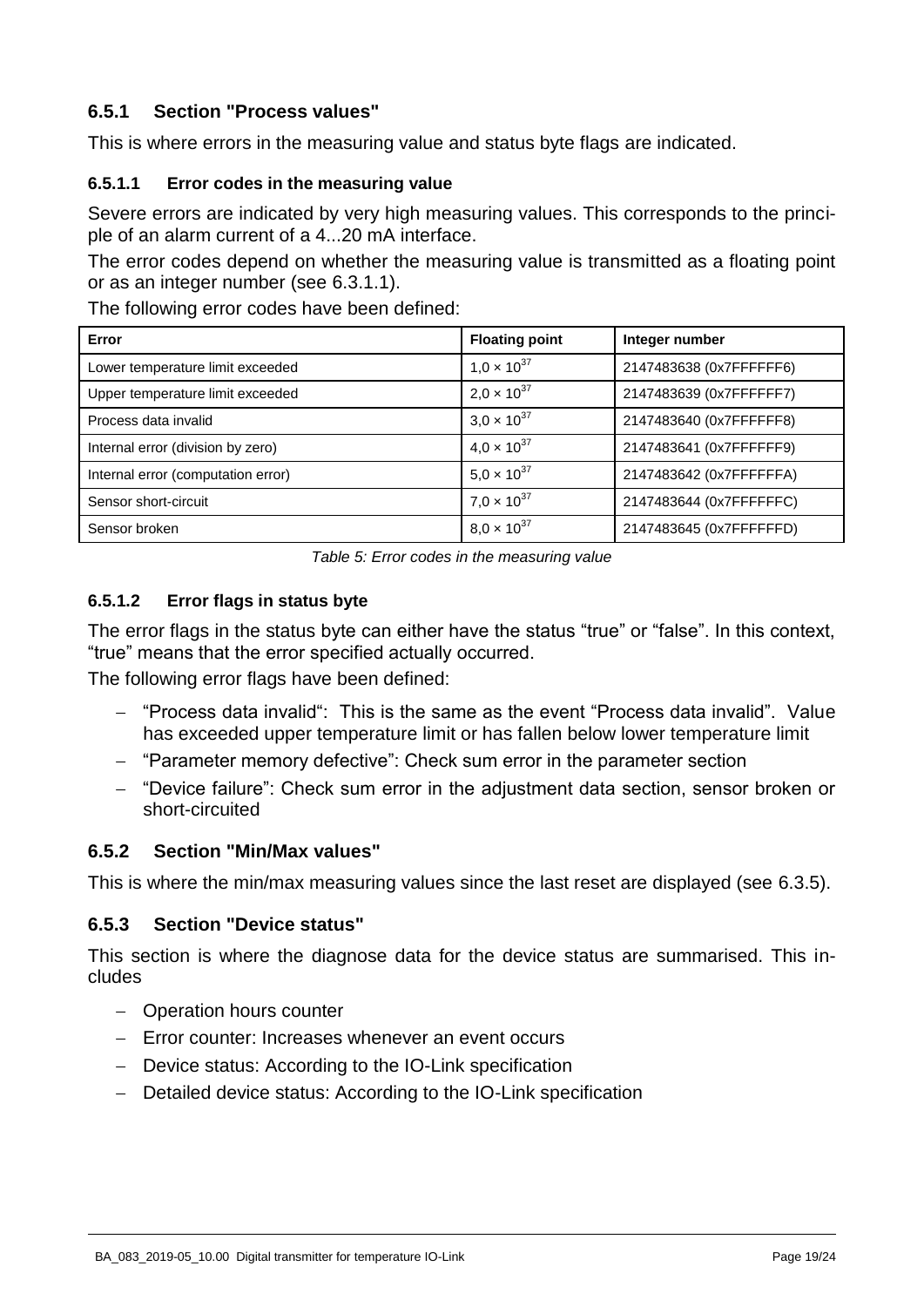The device status can have the following values according to the IO-Link specification:

- 0: No error
- 2: Outside the specification (low voltage)
- 4: Downtime

For more details, see Chapter [7.2](#page-21-0) on error detection.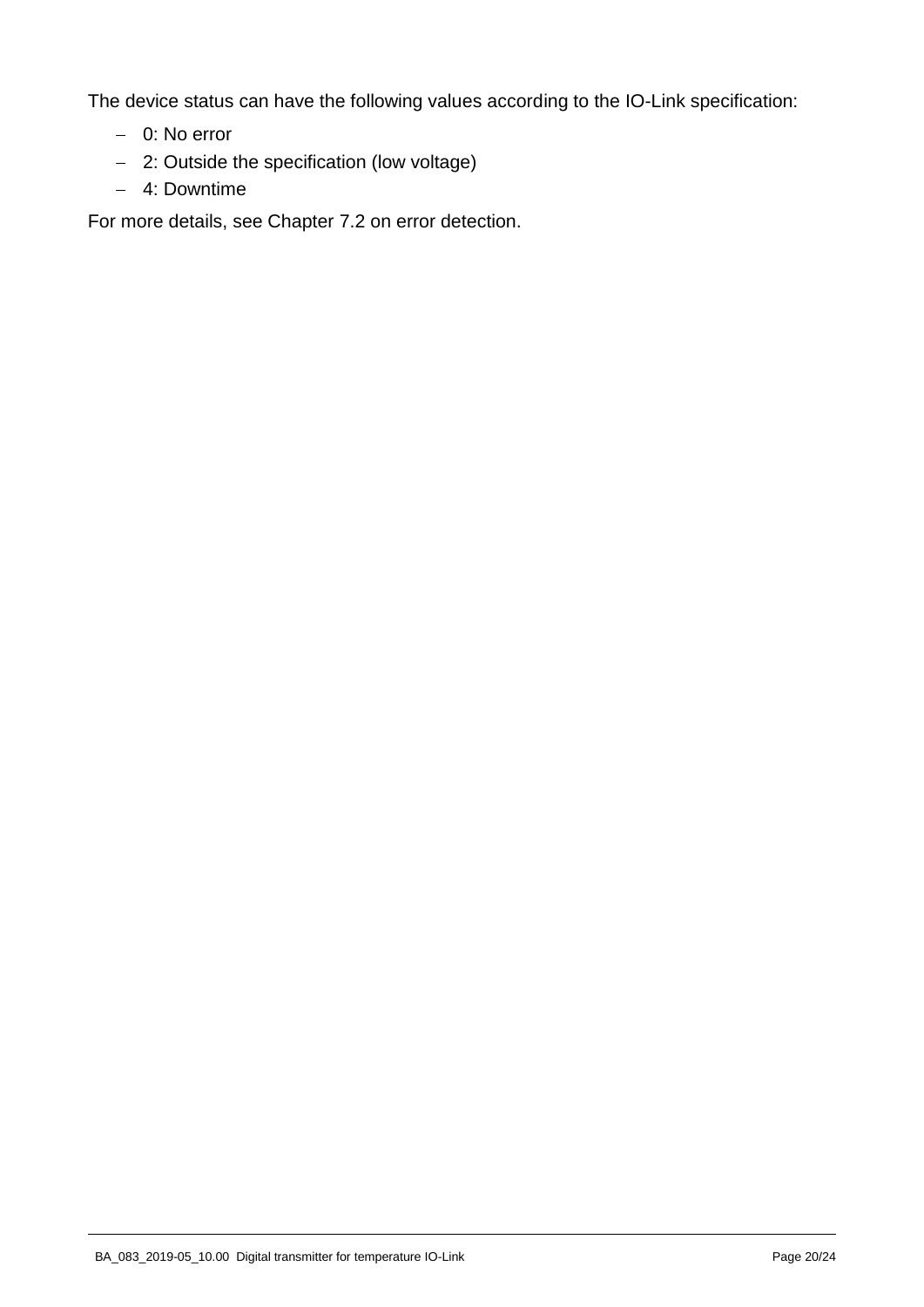# **7 Information for programmers**

This section contains information for programmers who integrate the IO-Link device into the process data landscape.

## <span id="page-20-0"></span>**7.1 Process data**

The process data can be read out via Index 40 and Sub-index 0. In addition to the actual measuring value, additional status information is transmitted.

| <b>Parameter</b>            | Data type                    | Value range                                                                                                                                                                             | <b>Bit-Offset</b> | <b>Default</b> | Chapter |
|-----------------------------|------------------------------|-----------------------------------------------------------------------------------------------------------------------------------------------------------------------------------------|-------------------|----------------|---------|
| Temperature value           | <b>TFLOAT or</b><br>TINT32   |                                                                                                                                                                                         | 24                | 0              | 6.3.1.1 |
| Unit temperature            | TUINT8                       | $0 = {}^{\circ}C$<br>$1 = \text{°F}$                                                                                                                                                    | 16                | °C             | 6.3.1.2 |
| Status temperature<br>value | <b>TUINT8</b><br>(bit field) | Bit $0 =$ Process data invalid (Up-<br>per limit temperature exceeded or<br>lower limit temperature undershot)<br>Bit $1 =$ Parameter memory defec-<br>tive<br>Bit $2 =$ Device failure | 8                 | $\Omega$       | 6.5.1.2 |
| Switching outputs           | <b>TUINT8</b><br>(bit field) | Bit $0 =$ switching output 1 closed<br>Bit $1 =$ switching output 2 closed                                                                                                              | $\Omega$          | $\Omega$       | 6.3.3   |

*Table 6: Process data structure*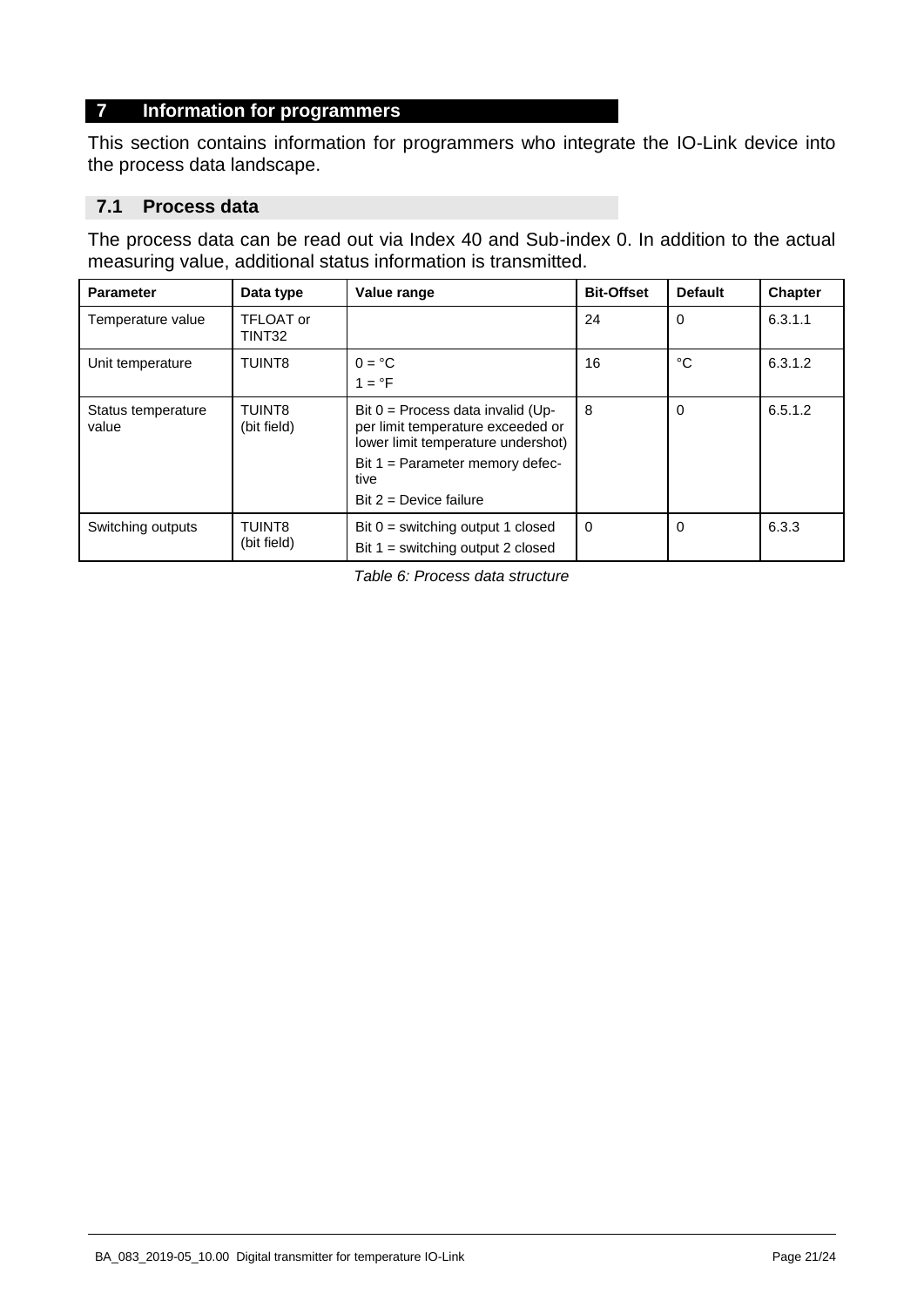# <span id="page-21-0"></span>**7.2 Error detection**

The control system can generally identify two types of pressure transmitter faults: Based on the cyclically transmitted process values (see [7.1\)](#page-20-0) and based on the occurrence of events.

Further information regarding the status of the pressure transmitter can be gained by reading out the parameters "Device status" and "Extended device status".

The following table summarises the error detection and signaling.

| Error                                                         | Indication in the<br>measuring val-<br>ue | Status byte (part of<br>the process data) | <b>Device</b><br>status<br>(parameters) | Event<br>value<br>(standard<br>event) | <b>Event</b><br>can<br>config-<br>be<br>ured |
|---------------------------------------------------------------|-------------------------------------------|-------------------------------------------|-----------------------------------------|---------------------------------------|----------------------------------------------|
| No error                                                      |                                           | $\blacksquare$                            | 0 (device is OK)                        | $\sim$                                | ٠                                            |
| Process data<br>invalid                                       | ves                                       | Bit0 (process data inva-<br>lid)          | 4 (error)                               | 0x1000                                | yes                                          |
| Upper tempera-<br>ture limit ex-<br>ceeded                    | ves                                       |                                           |                                         | 0x8C20                                | yes                                          |
| Lower tempera-<br>ture limit ex-<br>ceeded                    | ves                                       |                                           |                                         |                                       | yes                                          |
| Parameter<br>memory defec-<br>tive                            | no                                        | Bit1 (Parameter<br>memory defective)      | 4 (error)                               | 0x6320                                |                                              |
| Error in the ad-<br>justment data                             | no                                        | Bit2 (Device failure)                     | 4 (error)                               | 0x5000                                | yes                                          |
| Hardware defec-<br>tive (sensor<br>broken, sensor<br>shorted) | ves                                       |                                           |                                         |                                       | yes                                          |
| Low voltage                                                   | no                                        | $\overline{\phantom{a}}$                  | 2 (outside the<br>specification)        | 0x5111                                | no                                           |
| Temperature<br>error, overload                                | no                                        | $\overline{\phantom{a}}$                  | 4 (error)                               | 0x4000                                | no                                           |

*Table 7: Summary of errors*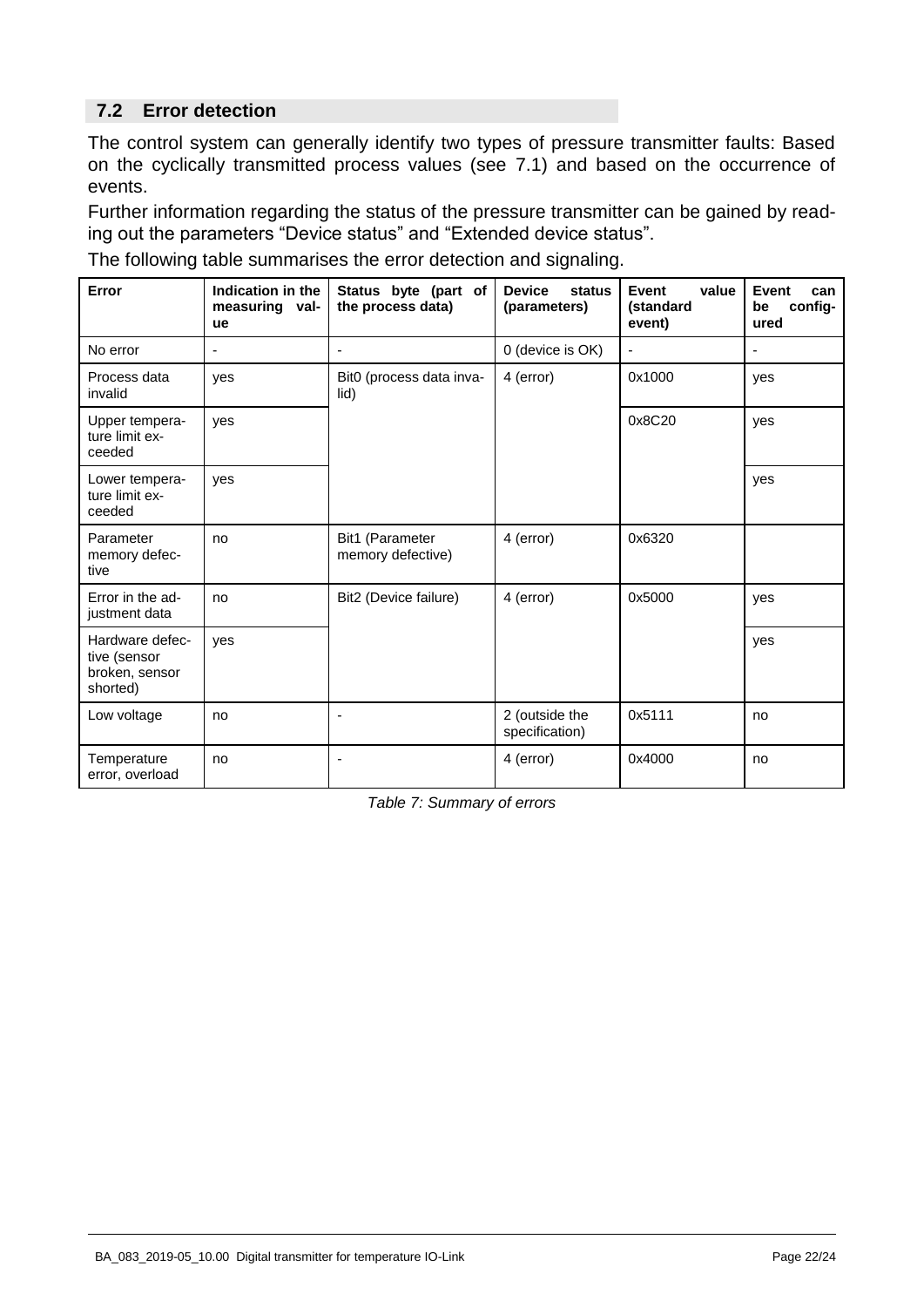# **7.3 Device parameters**

The parameters can be read and written. Actions are triggered by writing a parameter with a specific value.

| <b>Description</b>       | <b>Index</b>                   | Sub-<br>index | Data type                  | Value range                                                                                                                                                                                                   | <b>Default</b>    | Ac-<br><b>cess</b><br>right <sup>a</sup> | <b>Chapter</b> |
|--------------------------|--------------------------------|---------------|----------------------------|---------------------------------------------------------------------------------------------------------------------------------------------------------------------------------------------------------------|-------------------|------------------------------------------|----------------|
| Standard com-<br>mands   | $\overline{2}$                 | $\mathbf 0$   | Action                     | $130$ = Restore deliv-<br>ery status<br>$176$ = Correct zero<br>point<br>$160 = Set actual$<br>value to lower ad-<br>justment point<br>$161 = Set actual$<br>value to upper ad-<br>justment point             | $\blacksquare$    | <b>WO</b>                                |                |
| Process data<br>format   | 64                             | $\pmb{0}$     | <b>TENUM</b><br>$(1$ Byte) | $0 =$ Floating point<br>$1 =$ Integer number                                                                                                                                                                  | Floating<br>point | <b>RW</b>                                | 6.3.1.1        |
| Event configura-<br>tion | 111                            | $\mathbf 0$   | TUINT8<br>(bit field)      | Bit $0 =$ Process data<br>invalid<br>Bit $1 = Upper$ tem-<br>perature limit ex-<br>ceeded<br>Bit $2 =$ Lower tem-<br>perature limit ex-<br>ceeded<br>Bit $3 =$ Device failure<br>$0 = \text{off}$<br>$1 = on$ | $\pmb{0}$         | <b>RW</b>                                | 6.3.4.1        |
| Unit temperature         | 120                            | $\pmb{0}$     | <b>TENUM</b><br>$(1$ Byte) | $0 = \degree C$<br>$1 = \degree F$                                                                                                                                                                            | $\rm ^{\circ}C$   | <b>RW</b>                                | 6.3.1.2        |
| Damping                  | 122                            | $\pmb{0}$     | <b>TFLOAT</b>              | 0 to 100 s                                                                                                                                                                                                    | $\pmb{0}$         | <b>RW</b>                                | 6.3.1.3        |
| Temperature<br>offset    | 121                            | $\pmb{0}$     | <b>TFLOAT</b>              | -999 to 999                                                                                                                                                                                                   | $\pmb{0}$         | <b>RW</b>                                | 6.3.2.1        |
| Switching function       | 200<br>and<br>201 <sup>b</sup> | $\mathbf{1}$  | <b>TENUM</b>               | $0 = \text{off}$<br>$1 = Hysteresis$<br>function, normally<br>open<br>$2 = Hysteresis$<br>function, normally<br>closed<br>$3 =$ Frame function,<br>normally open<br>$4 =$ Frame function,<br>normally closed  | off               | <b>RW</b>                                | 6.3.3.1        |